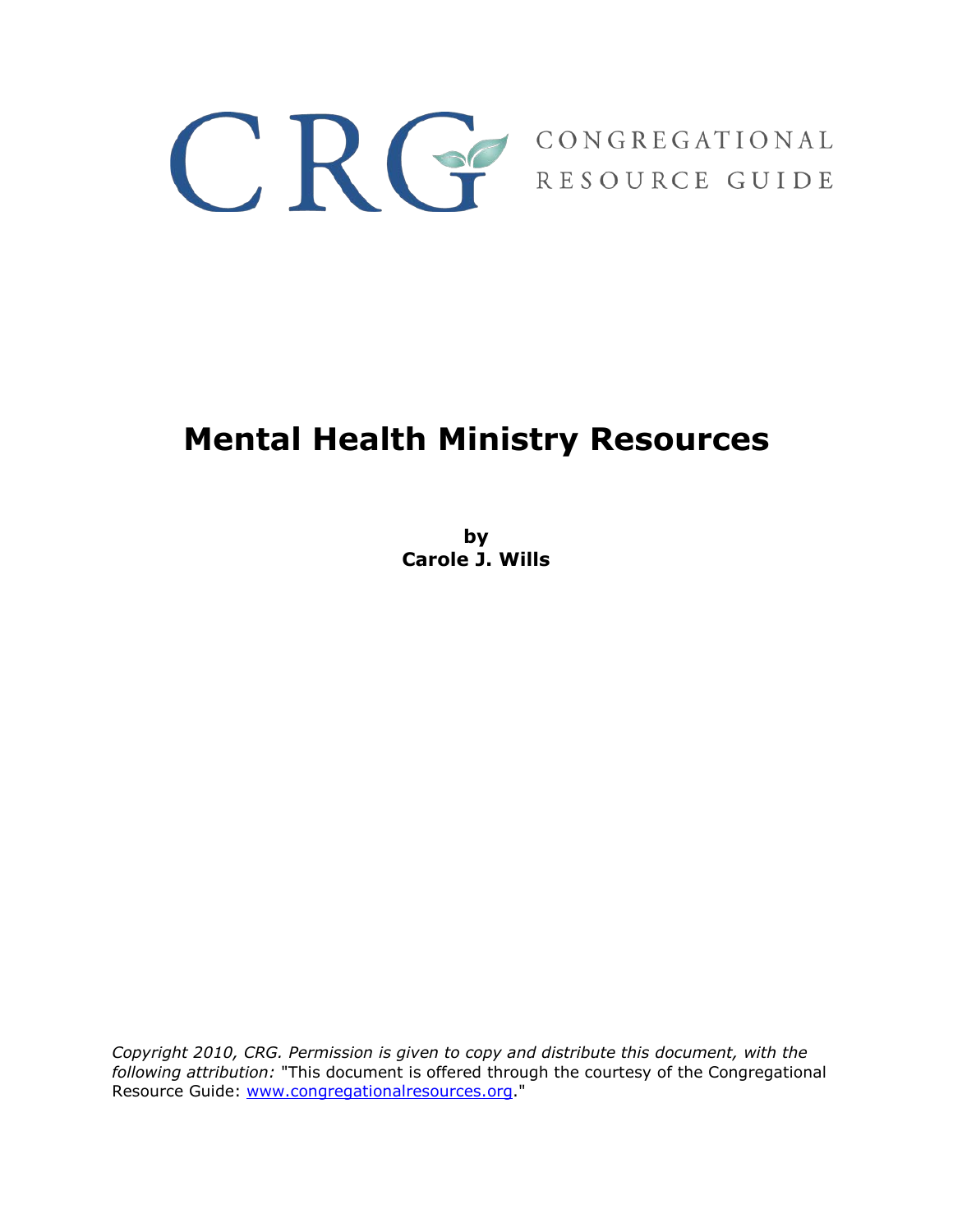# **Introduction**

<span id="page-1-0"></span>Carole Wills, of the [National Alliance on Mental Illness,](http://www.nami.org/) challenges faith communities to move beyond the silence, ignorance, and prejudice that so often characterize congregational members in their relations with persons who suffer from mental illness.

Her opening piece, "The Church's Voice on Mental Illness," reveals several cases illustrating how congregations fail to understand and respond to the reality of mental illness. But at the same time, Wills believes education can change attitudes and create what she calls a "mission-driven response to the needs of the mentally ill."

To that end, she has developed an extensive and fully annotated list of more than sixty mental health ministry resources. Here the reader will find printed and audio-visual resources for faith communities, pastoral caregivers, and the general public, as well as mental health-related organizations.

From this list, Wills has also developed a shorter report of those resources that are most highly recommended. Caring congregations who are ready to give persons with mental illness a place in their communities will find no better place to start than with this report and resource guide.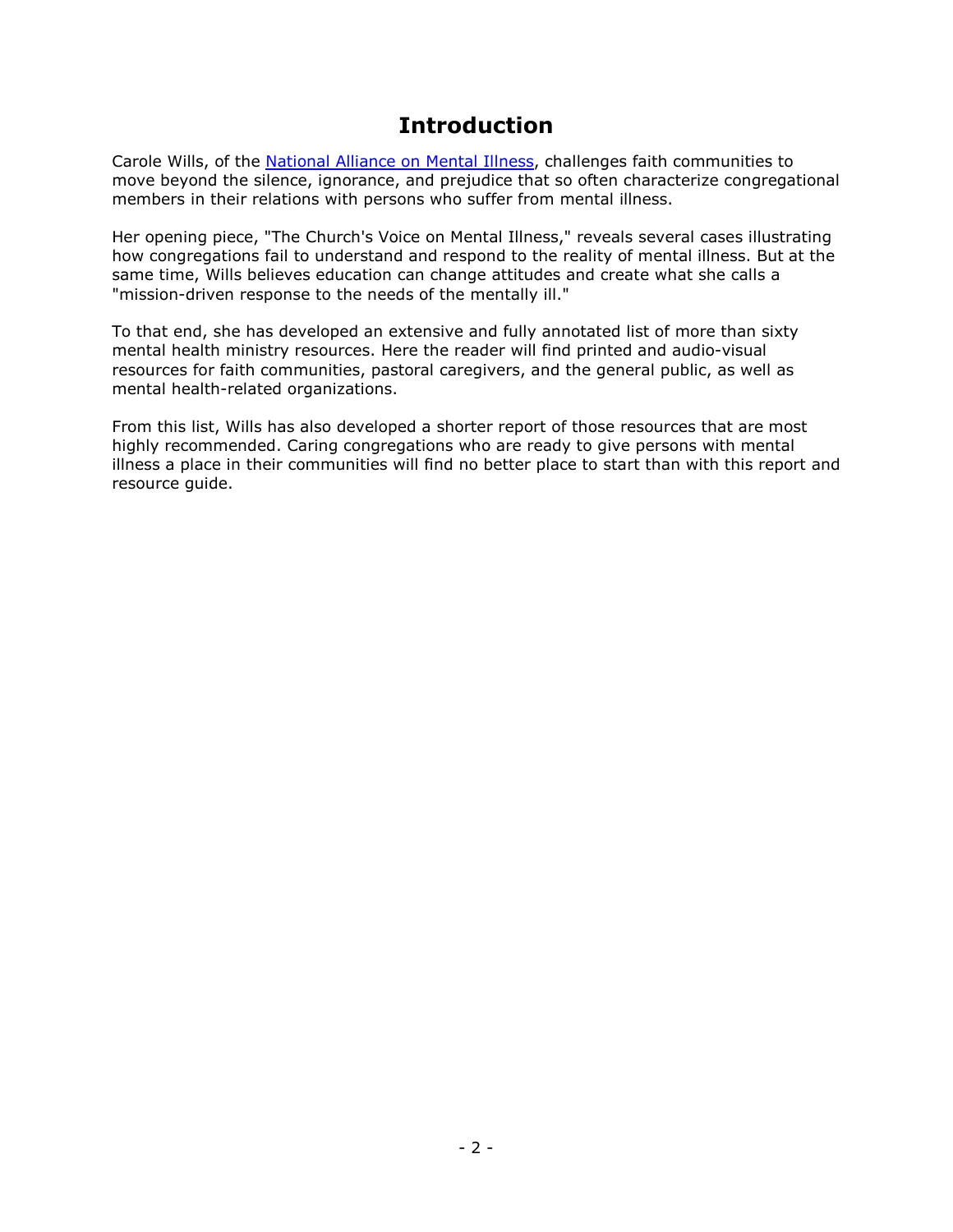# **Table of Contents**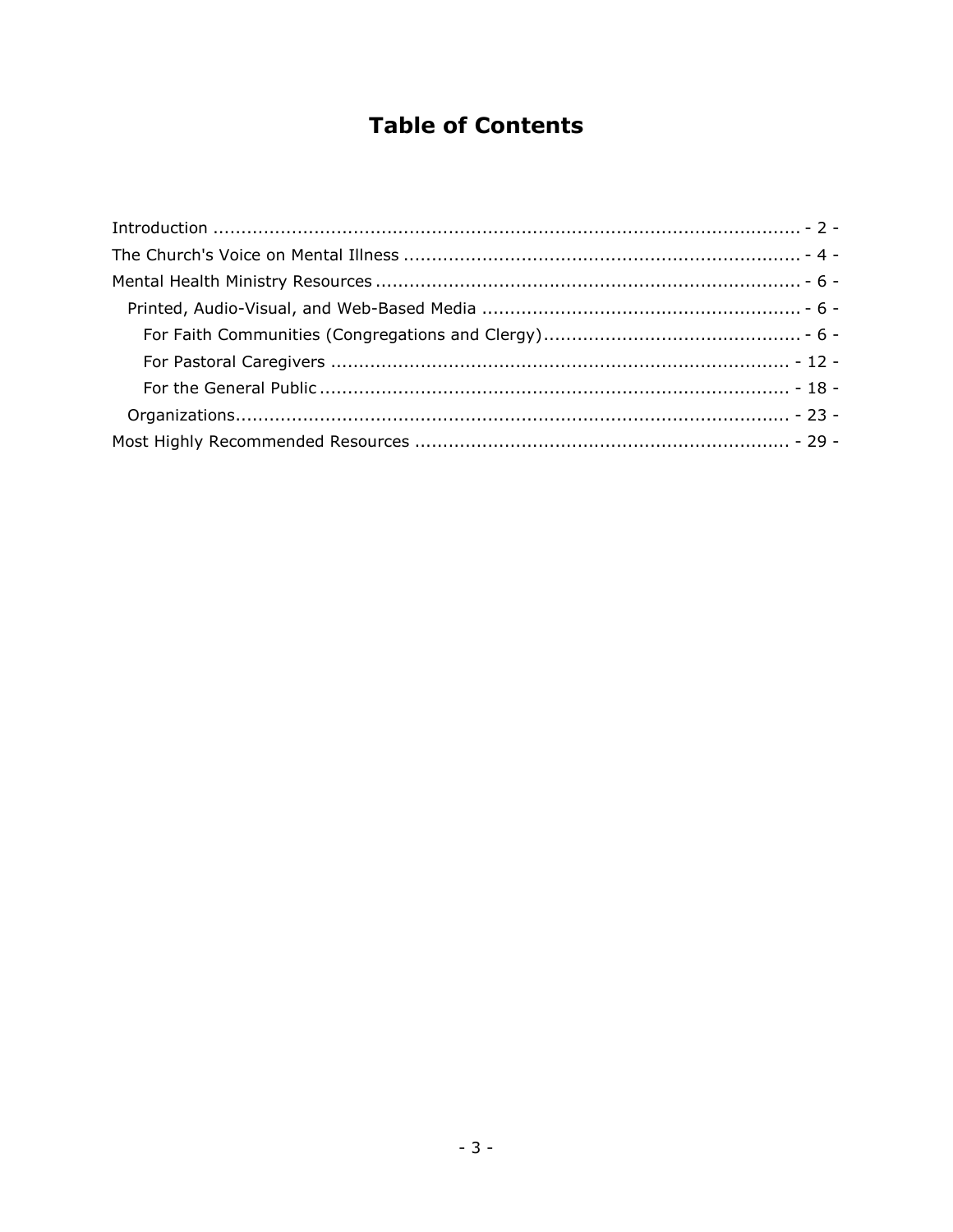# **The Church's Voice on Mental Illness**

<span id="page-3-0"></span>Everyone seems to be talking about mental illness. Well ... almost everyone. Since the terrifying events of September 11, 2001, people are seeking help for anxiety disorders and post -traumatic stress syndrome.

Since January 2002, the list of mental illness related movies and media stories has grown. *A Beautiful Mind* gives us insight into schizophrenia's destruction of that subtle line between reality and insanity. Hallmark Television's *My Sister's Keeper* portrays the volatile forces of bipolar disorder. National Public Television airs *The Secret Life of the Brain* and a documentary about John Nash, protagonist of Sylvia Nasar's best-seller, *A Beautiful Mind.*

Newspapers all across America cover stories about Andrea Yates' schizophrenia and her family tragedy. News magazines run stories on the latest pharmaceutical research for depression, America's "common cold of mental illness." Sensitive churches join society's dialogue, developing friendship, education, and support programs to meet the needs of parishioners with severe mental and emotional distress. Everywhere you turn, someone is talking about mental illness.

Well, like I said, ... almost everyone. Realistically, there are some churches and clergy remaining silent, or worse still, adding a negative voice denying that mental illness exists at all. Is it lack of education? Is it fear of agnostics in the field of science? The really troubling issue here is this: severe mental illnesses—now scientifically proven to be chemical, neurological imbalances of the brain—threaten and potentially destroy people's ability to think, feel, make wise choices, behave appropriately, relate to others, and care for themselves. As a result, those stricken with some mental illnesses are the most helpless, hopeless, lonely, and needy in our congregations. Yet they also are the most ridiculed, judged, criticized, misunderstood, oppressed, and estranged in society, and ...well, yes, even in our congregations.

**Case in point No. 1.** Thirteen-year-old Karen, daughter of faithful church members, struggles with manic-depressive disorder. Her cycles of depression and mania reel out of control—resulting in poor choices and embarrassing behavior to her family and church friends. Her youth pastor asks her parents not to bring her to youth group anymore. They put her in a church-sponsored group home whose philosophy is tough love. Her biological brain disorder is untreated, and the bizarre behavior is counted as rebellion and sin.

**Case in point No. 2.** Seventeen-year-old Mark, son of a Christian couple who are leaders in their church, suffers a psychotic break—this following several years of severe depression, volatile anger, self-destructive behavior, and the refusal of help by parents and counselors. His first response after a slow and partial recovery is to rededicate his life to Christ and be baptized. Only two months later, however, the depression returns, along with paranoia. Bad peer choices put him back in touch with illegal drugs and alcohol to deaden the emotional pain. Six years follow of failed job attempts, two hospitalizations, refusal of treatment with old-line medications, and being thrown out of the family home. Paranoid schizophrenia nearly destroys Mark and his family, with little support and understanding from his church.

**Case in point No. 3.** (Whoever said clergy are immune to mental illness?) Thirty-five-yearold Carl, pastor of a growing church in the suburbs, finds it increasingly hard to sleep, prepare and deliver sermons, and focus on his parishioner's needs. He seems overwhelmed by small problems. A sense of gloom and dread increases with time, no matter what good is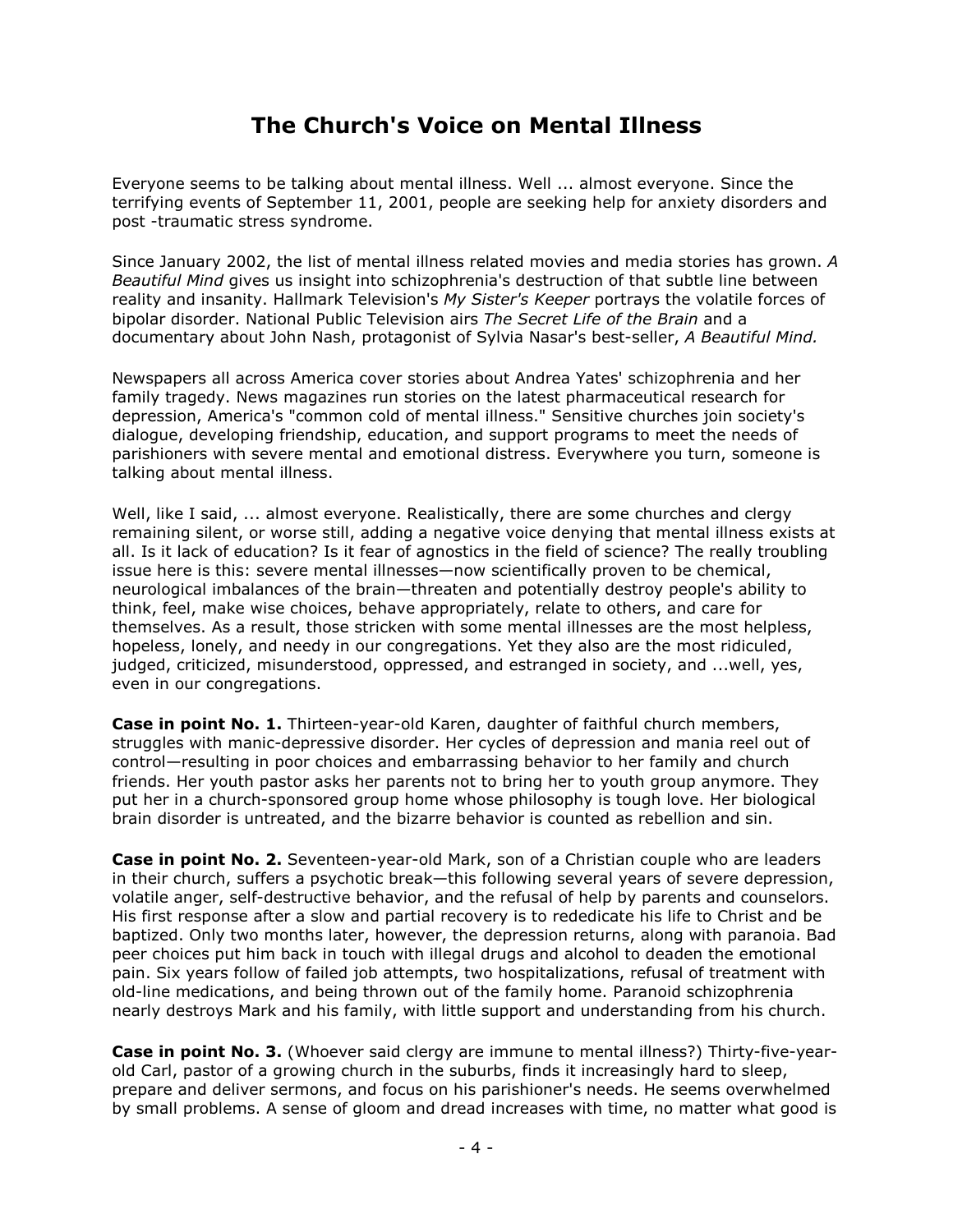happening around him. He forgets meetings, avoids people, doesn't eat, and doesn't enjoy his wife and kids like he used to. Over time, his church leadership begins to question his capability, and the congregation becomes divided over loyalties. The superintendent appoints him to a small country church where "he won't have the pressure."

I wish we could say these things happened 20 years ago, but they are current stories, in a day when modern brain research now proves that mental illnesses (major depression, schizophrenia, bipolar disorder, anxiety and obsessive compulsive disorders) are biological, neurologically-based brain disorders. With improved medications and appropriate counseling, social services, and financial assistance, men and women are finding new hope and a future.

Proper education of our congregations can change prejudiced attitudes and create a compassionate, even impassioned, mission-driven response to the needs of the mentally ill. By partnering with mental health care providers, faith communities can learn how to provide a caring community in the rehabilitation of persons and families nearly destroyed by mental illness.

The **Mental Health Ministy Resources** report which follows offers mental health education resources and ideas designed especially for clergy and congregations. These books, videos, curricula, organizations, and pastoral counseling materials can help you and your faith community contribute your voice in a more informed and appropriate manner.

Using materials from this annotated bibliography, perhaps your congregation could plan a weekend conference on overcoming depression, an adult mental health education course, or a prayer service for the healing of human hurts (including and naming mental illnesses). By learning about mental illness, church leaders can be sensitized to the vulnerability of their own pastor, and provide her or him with support and ample sabbaticals or vacations. Depending on the size of your church, maybe a support group or friendship ministry for those with a mental illness is needed.

Through these and other measures, your church can find ways to speak up in defense of these most needy teens, young adults, men and women in our midst. (Note: also available is an annotated shorter list of our **most highly recommended** mental health ministry resources.)

By listening to the cries of those in mental and emotional distress, your faith community can respond with open arms and hearts. You can demonstrate to families stricken with mental illness that you want to understand, and most of all that you accept them as individuals made in God's image. Will you help your congregation speak and live the gospel for the mentally ill? Will you defend the lonely and oppressed with mental illness who walk through your doors? Will you give them a voice in the dialogue on mental illness, a place in your circle of faith?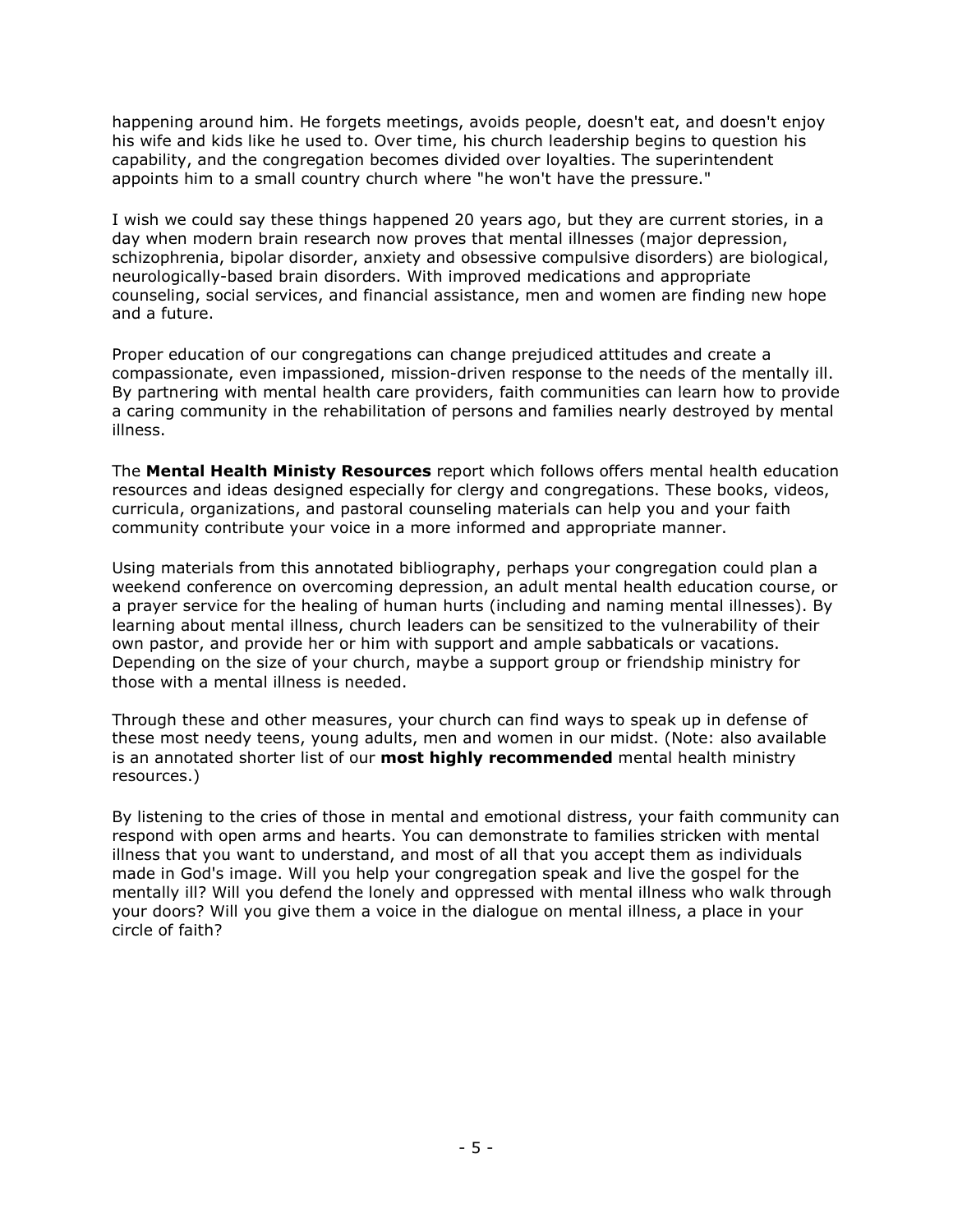# **Mental Health Ministry Resources**

<span id="page-5-0"></span>For each of the resources listed below, click on the resource title for additional information or to obtain the resource.

The following kinds of resources are described:

Printed, Audio-Visual, and Web-Based Media

For Faith Communities (congregations and clergy) For Pastoral Caregivers For the General Public

Organizations

# <span id="page-5-1"></span>**Printed, Audio-Visual, and Web-Based Media**

# <span id="page-5-2"></span>**For Faith Communities (Congregations and Clergy)**

*[Blue Genes: Breaking Free from the Chemical Imbalances that Effect Your Moods,](http://www.amazon.com/dp/1414312164)  [Your Mind, Your Life, and Your Loved Ones](http://www.amazon.com/dp/1414312164)* (Book)

Paul Meier, M.D., Todd Clemens,M.D., Jean-Luc Bertran, D.M.D., David Mandt Sr., M.A., Authors. Carol Stream, IL: Tyndale House Publishers, Inc., 2005.

This team of doctors from the well-known Christian-based Meier Clinics has assembled a down-to-earth guide to understanding the many factors related to mood disorders (depression, bipolar disorder, anxiety disorder and obsessive-compulsive disorder). Without over-simplifying the complex relationships of "blue genes," brain chemistry, environment and life choices, they tackle the proper use of medications, counseling, spiritual disciplines, alternative or "natural" treatments, diet, exercise and sleep. They devote entire chapters to paranoia, loneliness, ADD, hormones, nutrition, mood swings and the ethical dilemmas posed by advancements in brain research. Suitable for group or individual study.

#### *[Creating Caring Congregations](http://www.mentalhealthministries.net/mhm_resources/vhs_resources/caring_congregations_vhs.html)* (Video)

Distributed by Mental Health Ministries. Duration: 30 minutes.

Rev. Susan Gregg-Schroeder provides here a useful tool for building awareness about mental illnesses and practical steps in developing a congregation that provides an informed, compassionate response to persons and families touched by severe mental illnesses. Three positive testimonials offering insight into the lived experience of mental illness could stand alone for Mental Illness Awareness programs. The last section summarizes five steps toward developing mental health ministries—a video well worth the investment.

#### **[The Congregation: A Community of Care and Healing](http://store.pcusa.org/25790007;jsessionid=GRBzM1zHVq1g5lbccXgJlphKW2pTYhqLwWQ7HDKzJvnLdZb4Jq2gqpLlh58SnclrDvfnDxqs2hYjYCpsyssS7TzSMhR1GpTFjtQcVG6pFj1RPryp2h1kXv16KCf21Qkt!-18541724)** (Booklet) Presbyterian Church (U.S.A)/Presbyterian Serious Mental Illness Network

If your congregation needs a place to start in mental health awareness and education, this six-unit serious mental illness resource would be an excellent guide. The first two sections on mental illness cover the myth and reality of mental illnesses, its definitions, signs and symptoms and pointers for reaching out and responding to those with a mental illness and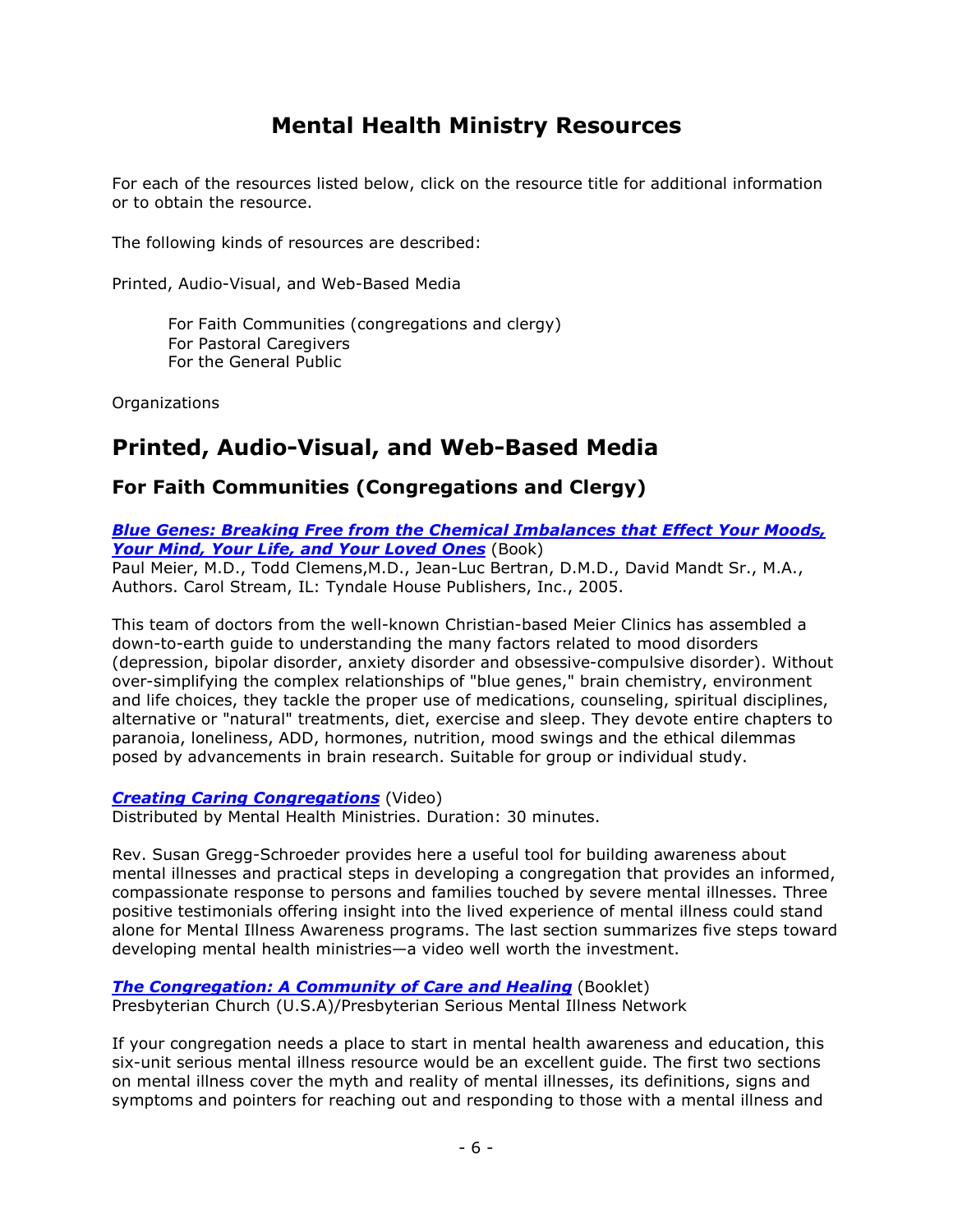their families. Section three offers pastoral resources such as prayers, responsive readings, sermon starters and hymn suggestions, and statements and resolutions. Sections four, five and six provide resources for youth and adult studies and a short list of organizations and books. Though this is a concise, practical handbook developed to help Presbyterian churches carry out the mandate of their 1988 resolution on "The Church and Serious Mental Illness," it can easily be adapted by other faith traditions for adult and youth study groups. (Note: After clicking on the title above, scroll down the "Serious Mental Illness Resources" Web page to find this resource.)

#### *[Darkness Is My Only Companion: A Christian Response to Mental Illness](http://www.amazon.com/dp/1587431750)* (Book) Kathryn Greene-McCreight, Author. Grand Rapids MI: Brazos Press, 2006.

With simplicity and candor, Kathryne Green-McCreight shares her soul-searching wrestlings with depression and the challenges this placed on her as a wife, mother, and Yale-trained Episcopal minister. From a pastoral perspective, she interweaves her own theological struggles with thoughts from other Christian men and women, the Book of Common Prayer and scripture. Her purpose is not to simply give another account of someone's depression, but to "examine the distress caused and the Christian theological questions raised by a clinical mental illness." The closing section, "Living with Mental Illness" offers practical help for family members, clergy, and friends. Though the book is excellent for individual reading, a lively group discussion could be stimulated by the theological wrestlings, quotes, and reflections.

#### **[Fierce Goodbye: Living in the Shadow of Suicide](http://www.fiercegoodbye.com/)** (Video)

Produced by Mennonite Media in Cooperation with Faith and Values Media. Duration: 44 minutes.

This documentary won four major awards in the 2005 World/fest—Houston Film Festival. It is hosted by Judy Collins, folksinger, author of *[Sanity and Grace](http://us.penguingroup.com/nf/Book/BookDisplay/0,,9781585424757,00.html)*, and survivor of her son's suicide. Also featured is Kay Redfield Jamison, professor of psychiatry at Johns Hopkins University. *Fierce Goodbye* offers hope and healing and presents a difficult subject from experiential, spiritual, medical, and theological viewpoints. Additional resources, articles, sermons, links, and a place to share stories and experiences are offered on the [Fierce](http://www.fiercegoodbye.com/)  [Goodbye](http://www.fiercegoodbye.com/) Web site. As with other resources listed here, click on the title to link to the resource provider. You may also order it by dialing 1-800-999-3534 (US) or 800-565-1810 (CN).

#### *[Gifts of the Shadow](http://www.mentalhealthministries.net/mhm_resources/vhs_resources/gifts_shadow.html)* (Video) Duration: 25 minutes.

In this companion to the book *In the Shadow of God's Wings*, Susan Gregg-Schroeder explores the spiritual gifts she has gained through her struggles with depression: vulnerability, discovery of one's authentic self, patience, living with paradox, creativity, and hope. The video and accompanying discussion guide would be suitable for adult Christian education classes or small group study, and is particularly recommended for use with *In the Shadow of God's Wings*.

*[Grace for the Afflicted: A Clinical and Biblical Perspective on Mental Illness](http://www.amazon.com/dp/1934068446)* (Book) Matthew S. Stanford, Author. Colorado Springs, CO: Paternoster Publishing, 2008.

Here is a clinical discussion of the major mental illnesses and substance abuse from a Christ-centered, scriptural perspective. Without simplistic, judgmental maxims, Dr. Stanford balances mental health medical practice with carefully formulated scriptural principles,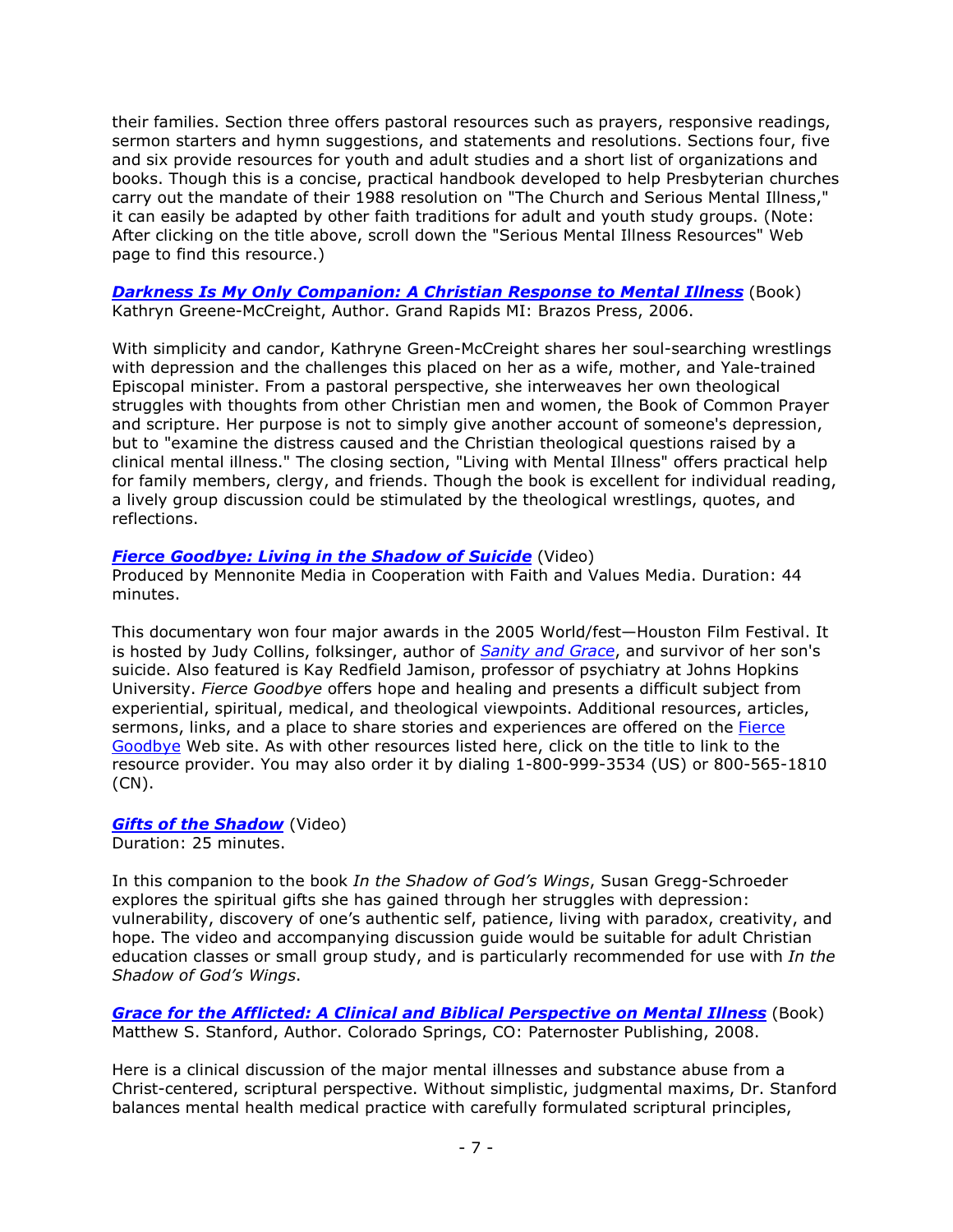encouraging empathy towards those living with serious mental illness. He offers discussion on subjects many Christian authors avoid—sin, infirmity, our identity in Christ, the meaning of healing, Satan, and demon possession. In the last chapter, Stanford offers easy-to-follow suggestions for how congregations can help individuals and families living with chronic brain disorders. Recommended for personal study or group discussion.

*[Honest Talk about Serious Mental Illness](http://store.pcusa.org/095301?sc=8&category=10215)* (Video and Study Guide) Office of Health Ministries, Presbyterian Church (U.S.A.) and Bridge Resources

With an estimated twenty percent of American children suffering from a diagnosable emotional or behavioral disorder, the Presbyterian Church Serious Mental Illness Network has taken steps to educate young people. With the leadership of youth leaders, teens can use this excellent video and study guide to learn the difference between what is normal and what may be signs of serious mental illness - for the sake of their own health and that of their friends. They will discover the various causes, symptoms of and treatment for depression, schizophrenia, anxiety disorders, bipolar disorders. In addition, they will explore the role of the family, community and church in supporting persons with these treatable brain disorders. Excellent materials for middle school and high school youth groups. (Note: After clicking on the title above, scroll down the "Serious Mental Illness Resources" Web page to find this resource.)

*[In the Shadow of God's Wings: Grace in the Midst of Depression](http://www.amazon.com/dp/0835808076)* (Book) Susan Gregg-Schroeder, Author. Nashville: Upper Room Books, 1998.

Written by a United Methodist minister who has struggled with clinical depression, *In the Shadow of God's Wings* offers moving insights into the personal struggles and spiritual lessons that can be learned from the dark journey through mental illness. Five chapters deal with the journey into, through, and out of chronic, debilitating depression. The author reveals insightful viewpoints from having wrestled with the philosophical and theological questions and biases that move her through suffering to renewal. A companion video, *Gifts In the Shadows*, is also available, along with a group study guide. The book, video, and group study guide would be suitable for adult Christian education classes or small group study.

*[Including People with Disabilities in Faith Communities: A Guide for Service](http://www.amazon.com/dp/1557667438)  [Providers, Families, and Congregations](http://www.amazon.com/dp/1557667438)* (Book)

Erik W. Carter, Author. Baltimore, MD: Brookes Publishing, 2007

Erik Carter establishes a strong case for congregations to examine closely and take serious their claim (if they have made it) that their faith community welcomes all people. The book addresses deeper meanings of hospitality, belonging, community, natural supports and reciprocity. Carter also offers practical suggestions for designing religious education programs, for becoming more responsive to the needs of persons with disabilities and how to tap into the community resources of providers and other agencies. He writes as Assistant Professor, Department of Rehabilitation Psychology and Special Education at the University of Wisconsin-Madison. Here is an excellent book for church leadership and lay groups to study.

#### *[Living with Loss](http://www.amazon.com/dp/1601480059)* (Book)

Dan Moseley, Author. Nashville, TN: Xyzzy Press, 2008.

Out of his own grief and loss, Moseley shares the gradual, gentle processes of letting go and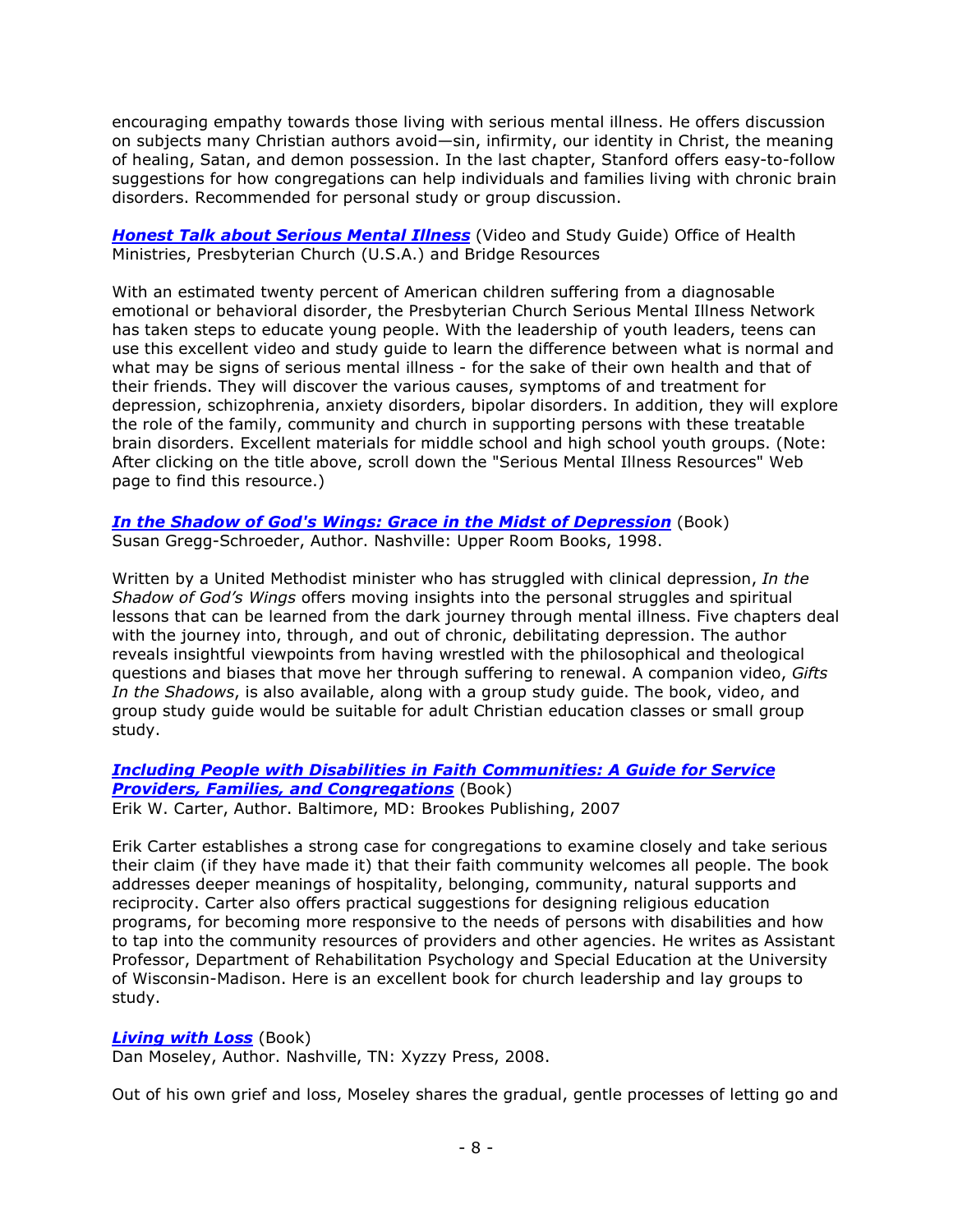starting over that brought him healing and hope. Whether these turning points result from personal choices or circumstances beyond our control, or both, Moseley leads us to better understand and grow through the ten stages of adjusting to new chapters in our lives. The reader will sense Moseley's authentic sensitivity, and find the book useful for small group study, personal reading or pastoral care giving.

#### **[Mental Illness and Faith Community Outreach](http://www.nami.org/MSTemplate.cfm?Section=Mental_Illness_and_Faith_Community_Outreach&Site=FaithNet_NAMI&Template=/ContentManagement/ContentDisplay.cfm&ContentID=48013)** (Web Resource)

Deacon Tom and Rita Lambert, Authors. Chicago, IL: Archdiocese of Chicago, 2006.

The Lamberts have created several short, practical resources in this 22 page downloadable document for educating churches about mental illness. The web site [www.miministry.org](http://www.miministry.org/) was developed by the Catholic Archdiocese of Chicago Commission on Mental Illness and Faith and Fellowship for People with Mental Illness. Sections that can be used in bulletin inserts, education classes and newsletters cover a wide range of subjects including the need, the faith community's role, a theological framework for ministry, prayers, facts, and a sample workshop. Suitable for individual use, but especially for those in leadership, teaching roles.

#### *[Mental Illness and Your Town: 37 Ways for Communities to Help and Heal](http://www.amazon.com/dp/193269076X)* (Book) Larry Hayes, Author. Ann Arbor, MI: Loving Healing Press, 2009.

If you are not already aware of the myriad of challenges faced by individuals and families living with chronic mental illness, this book will certainly open your eyes. Mental health advocates and social justice teams will find a wealth of practical and much-needed steps to increase public awareness and empathy towards those challenged by mental illness, to improve services and to break down barriers to treatment. Suggestions are arranged in categories from simple & inexpensive to more ambitious projects that require time, teamwork and funding. Suitable for either individual or group study and action.

#### *[Mental Illness Awareness Interfaith Worship Resources](http://www.pathways2promise.org/resources/ptpmatls.htm#mia)* (Booklets)

*Worship Resources*; *The Bible as a Resource: Materials for Sermons and Articles*; and *Caring Congregations: Observations and Commentary* are three booklets in a series which provide poems, scripture, sermon starters, readings, prayers, sample services, and reflections—a wealth of ideas and materials to use during the first week of October, Mental Illness Awareness Week, or during May, Mental Health Month.

#### *[No Longer Alone](http://www.amazon.com/dp/0836190106)* (Book)

John Toews and Eleanor Lowen, Authors. Scottdale, PA: Herald Press, 1995.

Designed for the faith community, *No Longer Alone* forms an outstanding foundational study of mental health issues. In each chapter, four sections—*Opening Thoughts, A Story, Focus,* and *Search*—weave relevant inspirational material into an exploration of mental health and mental illness issues. Toews and Eleanor Loewen first cover *What Is Mental Health?, Mental Health and Life Stages, Who Sinned?,* and *The Need for Healing.* In these and the following sections, Bible passages support and complement the psychological, social, and biological material. Each lesson ends with a set of questions that provide opportunity for reflection and response. For example, in the chapter entitled *The Need for Healing,* the questions include, "What is your definition of sin? How would you describe the relationship between sin and spiritual well-being? How do we minister to persons who fear getting healed or cured?" The authors have created a unique resource suitable for adult Christian education courses in small or large group gatherings.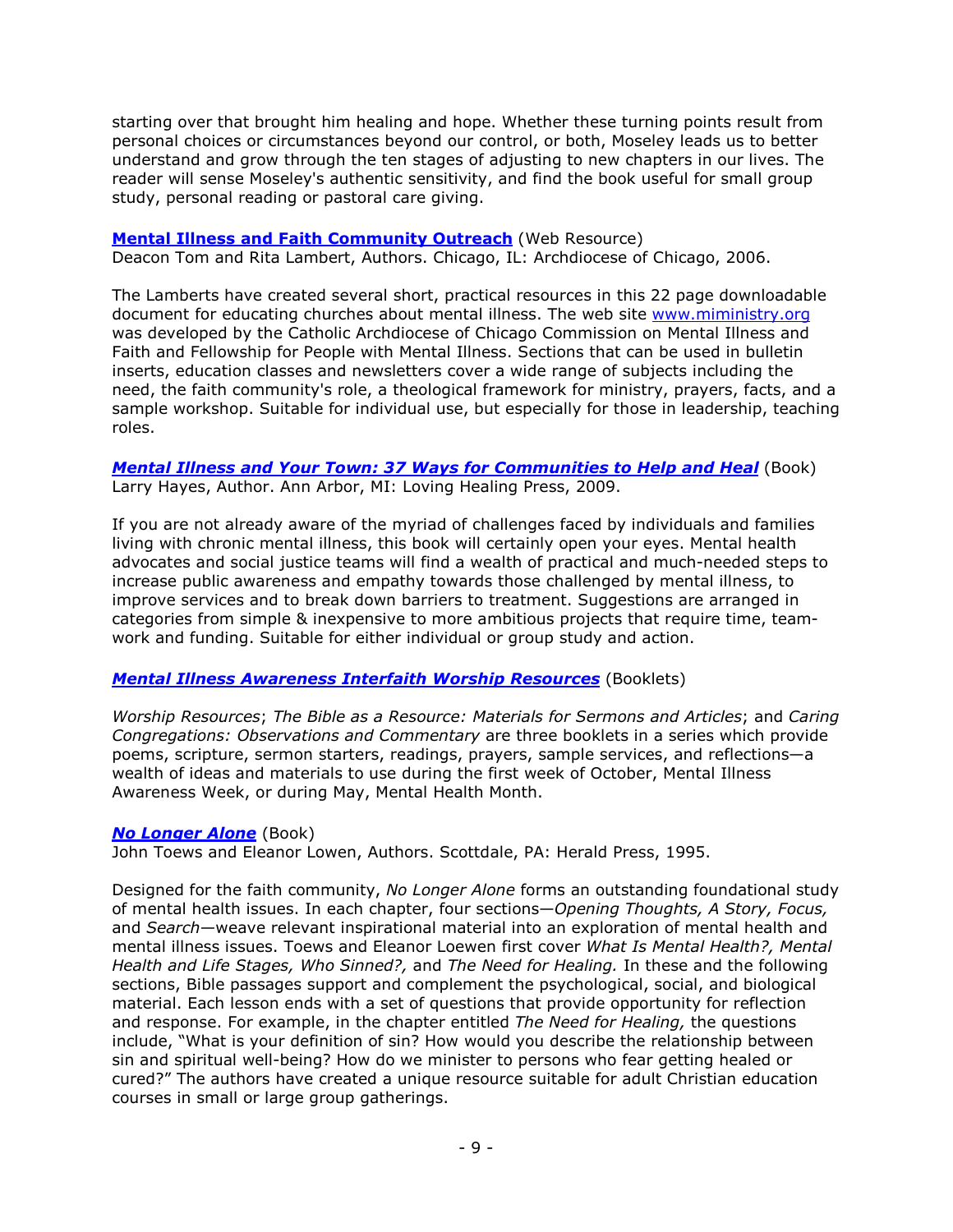#### *[Overcoming Hurts & Anger: Finding Freedom from Negative Emotions](http://www.amazon.com/dp/0736901965)* (Book) Dwight L. Carlson, M.D., Author. Eugene, OR: Harvest House Publishers, 2000.

Dr. Carlson—specialist in both internal medicine and psychiatry, and a diligent student of the Bible—has written another valuable resource for those who struggle with anger. After a broad and careful exploration of the problem ("Misconceptions about Anger," "Camouflaging Anger," "The Catastrophic Results of Mishandled Anger"), the book explores "Biblical Principles about Anger," and offers several chapters on handling anger and communicating constructively. This would also be a valuable resource for pastoral and lay counselors.

### *[A Place To Come Back To: Mental Illness and the Church](http://store.seracomm.com/index.php?main_page=product_info&products_id=4)* (Video)

Distributed by Seraphim Communications, Inc. Duration: 29 minutes.

*A Place to Come Back To* provides an excellent theological and practical launching point for churches considering ways to reach those with mental health problems. While it confronts the viewer with the potential devastation facing many suffering from mental illness, the film presents alternatives to ignoring the problems. For example, one congregation offers a monthly fellowship meal, with music and entertainment involving mentally ill guests from nearby group homes. Another medium-sized inner city church provides hot meals and a place to sleep. In another congregation, a father pleads for someone to befriend his son someone to call and spend time with his son. The role and value of the church in the lives of those living with mental illness is highlighted. Conversely, the gifts and contributions of persons with mental illness are also stressed. The church not only gives care, but receives blessings. *A Place to Come Back To* provides striking facts about mental illness and workable examples of how the church can reach persons and families living with mental illness. For small groups desiring to begin a ministry in this area, and as a tool for educating the entire congregation, this video is a significant resource.

#### *[Shadow Voices: Finding Hope in Mental Illness](http://www.shadowvoices.com/)* (Video)

Produced and distributed by Mennonite Media. Duration: 58 minutes.

This hour-long video "deals with stigma, recovery, and hope regarding mental illness." Ten persons from many sectors of American life tell their stories while mental health experts and advocates add perspective and insights. Among the film's featured guests are U.S. First Lady Rosalyn Carter and former U.S. Surgeon General Dr. David Satcher. This film helps support families who have a mentally ill loved one, and helps congregations know better how to relate to those living with mental illness.

#### *[Souls in the Hands of a Tender God: Stories of the Search for Home and Healing on](http://www.amazon.com/dp/0807000426)  [the Streets](http://www.amazon.com/dp/0807000426)* (Book)

Craig Rennebohm with David Paul, Authors. Boston, MA: Beacon Press, 2008.

For those who dare to better understand and minister to homeless people on the streets who struggle with mental illness, Souls in the Hands of a Tender God will challenge complacency and stereotypical thinking. Rennebohm and Paul's poignant stories demonstrate the value of each person and illustrate what true companionship looks like. Chaplain Rennebohm's own battles with serious depression have gifted him with deep insight into human frailty and God's gracious presence in suffering. With or without the companion discussion guide, Conversations, this book is excellent for personal reading or adult education classes, especially those of urban churches.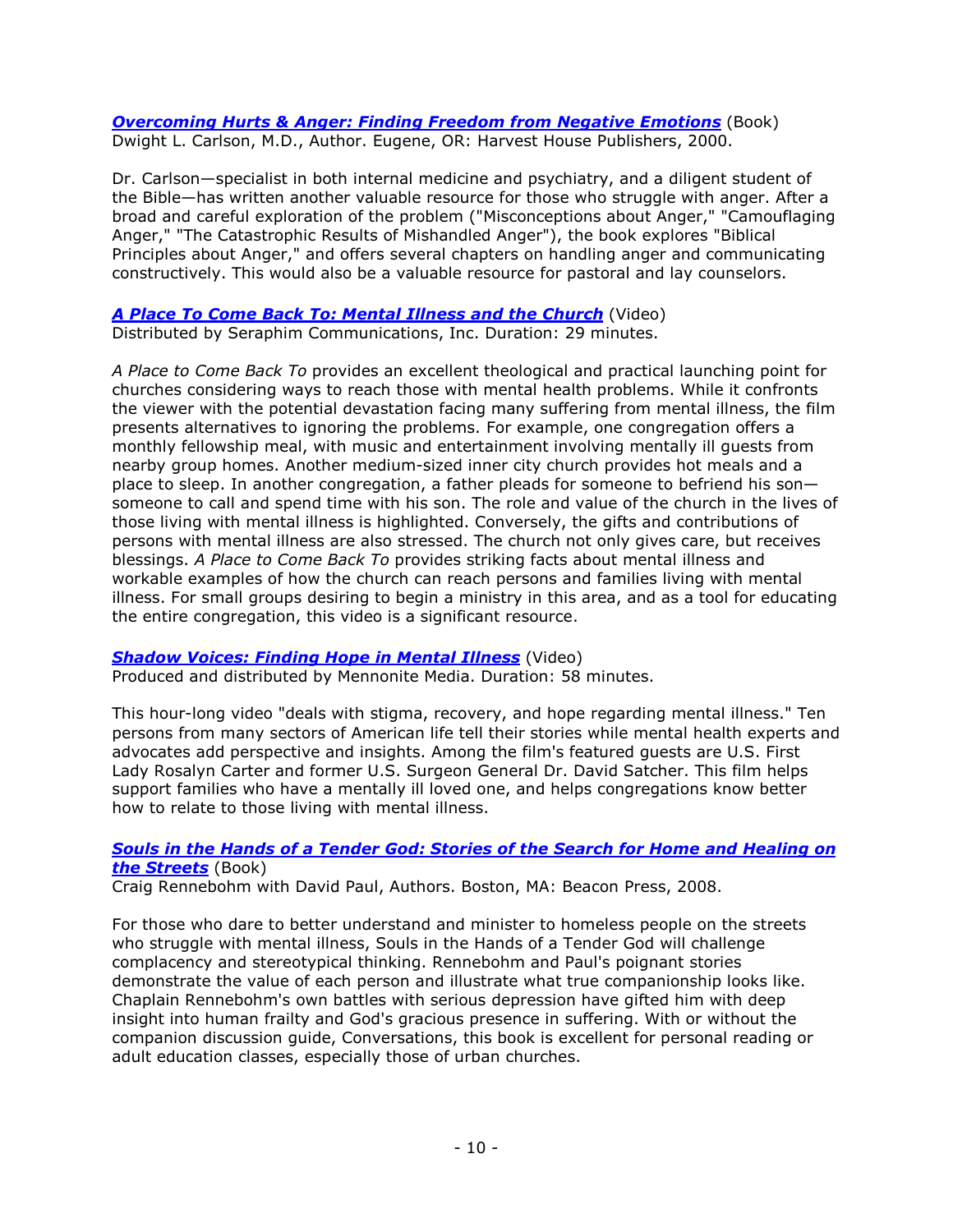**[Strength for His People: A Ministry for Families of the Mentally Ill](http://www.amazon.com/dp/0970241836) (Book)** Steven Waterhouse, Author. Amarillo, TX: Westcliff Press, 2002.

Speaking from the experience of having a brother with schizophrenia, Pastor Steven Waterhouse shares the painful impact of mental illness on a Christian family. While the author does not speak out strongly on the biochemical origins of brain disorders, he carefully brings to the forefront several concerns seldom addressed in other materials particularly the valid and invalid theories of schizophrenia's causes and the relationship of psychiatry to religion. Other difficult issues addressed are the emotional response in the family and the eternally tough question, *Why do bad things happen to good people?* With a frank discussion on differentiating schizophrenia from demon influence, this work is extremely thought provoking for individual or small group study.

**[Walking Together: The Community of Faith and Mental Illness](http://www.pathways2promise.org/resources/ptpmatls.htm#walking)** (Curriculum) Archdiocese of Auckland, New Zealand, Developer. St. Louis, MO: Pathways to Promise, 2006.

Pathways to Promise publishes this "training workshop for faith communities interested in supporting people with mental illness in their worship and community life." The materials are designed for a one-day 3-5 hour session for committed church-goers, who are willing to take a journey of discovery about themselves as they learn about mental illness. Teaching suggestions and visual aids are supplied with the core content.

*[What Should I Know about Someone Who Abuses Alcohol or Other Drugs?](http://www.amazon.com/dp/1556911157)* (Booklet) Charles E. Dodgen, Ph.D., Author. Holmes Beach, FL: Learning Publications, 1998.

Family and friends who suspect a loved one of sub-stance abuse will find help in this short booklet. It addresses the most elementary questions: *What is …substance abuse? Why do people abuse drugs? If someone I love shows signs of substance abuse, what should I do? Where is treatment available? How should I choose a therapist? How long should treatment last and what kinds of changes can be expected? What can be done to prevent relapse?* The booklet would be helpful to clergy, lay counselors, Stephen Ministers, and family members who have little or no training in substance abuse issues and who feel responsible to encourage change.

### *Why Do Christians Shoot Their [Wounded?: Helping \(Not Hurting\) Those with](http://www.amazon.com/dp/0830816666)  [Emotional Difficulties](http://www.amazon.com/dp/0830816666)* (Book)

Dwight L. Carlson, Author. Downers Grove, IL: InterVarsity Press, 1994.

Although its title refers to Christians, this book addresses biases and misinformation that are not unique to Christian communities. Dwight Carlson, a physician and psychiatrist, cites scientific evidence to restore peace and dignity to those who have been told by wellmeaning individuals that their mental illness is due to sin, spiritual weakness, or lack of faith. Pointing to substantial research findings, Carlson takes issue with prominent Christian writers and speakers who over-simplify emotional distress. "Many Christians who speak or write on emotional symptoms such as depression, anxiety, phobias, or obsessive thoughts don't have the faintest idea how enormous these infirmities can be." Carlson's book outlines the complexity of causes that lead to emotional illness: biological and genetic factors, developmental and environmental influences, and personal life style choices. The author follows these arguments with constructive positions for the church to take. Another unique aspect is the appendix, entitled "Are Drugs of the Devil or Tools for Healing?" This book will enable pastoral care providers and others to gain a new perspective on mental and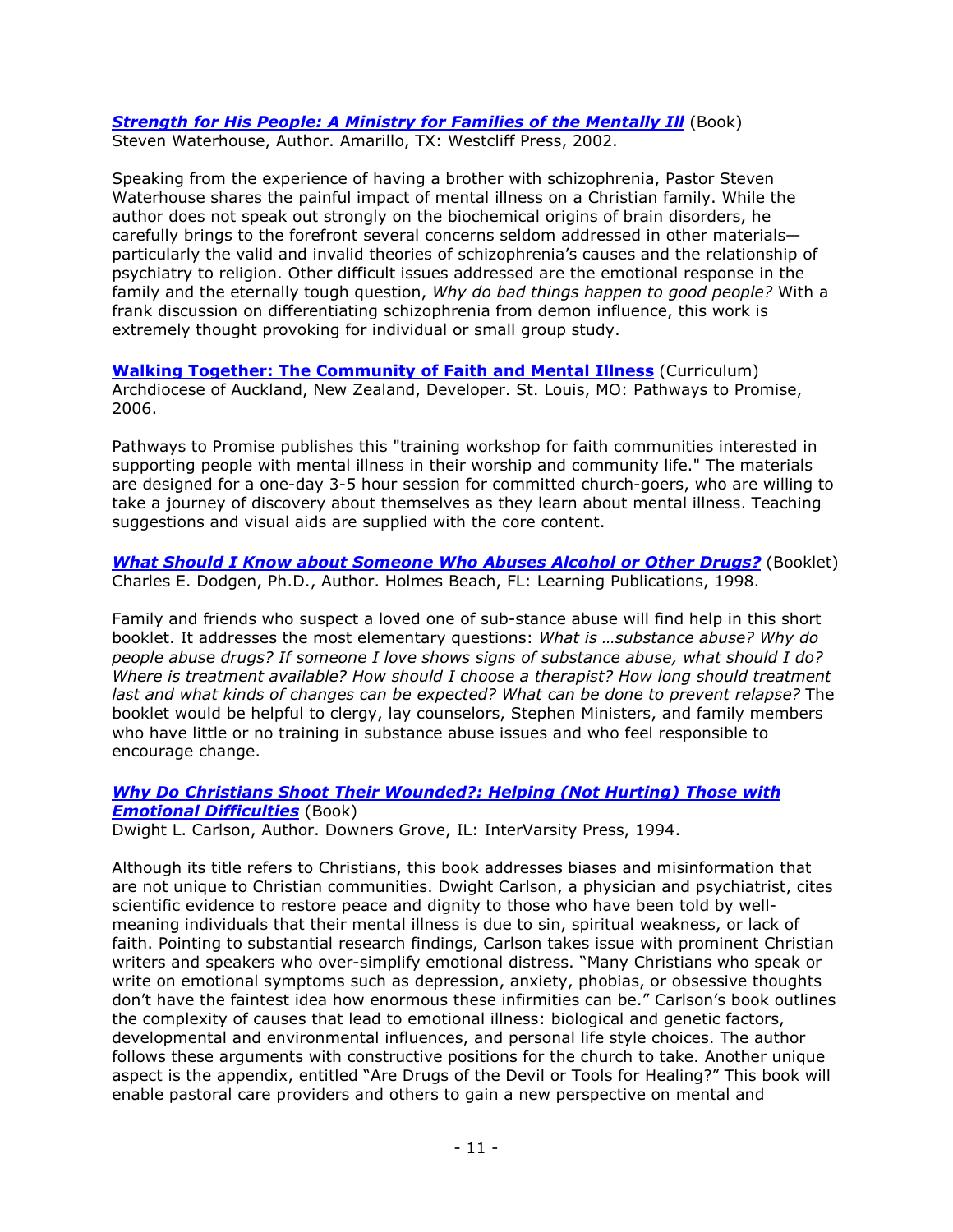emotional illness. In addition, it will provide plenty of material for discussion in small or large groups.

### *[Why You Should Give Your Pastor a Sabbatical](http://www.alban.org/bookdetails.aspx?id=1270)* (Video)

The Alban Institute, Distributor. Duration: 50 minutes (two 25-minute segments)

The constant overwhelming demands on pastors often unnecessarily lead to burnout and/or frequent turn over in pastoral appointments. With forethought and wise budgeting, however, every church can enhance their pastor's spiritual, emotional and mental health by offering a sabbatical. This in turn will lead to greater vitality in his/her leadership and in the church itself. This video lays out the why's and how's in two parts. Especially appropriate for lay leaders, elders and church board members.

*[Wrestling with Our Inner Angels: Faith, Mental Illness, and the Journey to](http://www.amazon.com/dp/0470455411)  [Wholeness](http://www.amazon.com/dp/0470455411)* (Book) Nancy Kehoe, Author. San Francisco, CA: Jossey-Bass, 2009.

Few authors have the unique background of being a Catholic Sister and a Harvard psychologist. But these life experiences give Nancy Kehoe the advantage of successfully bridging the gap between spiritual beliefs and the behavioral sciences—the central theme of the book. *Wrestling with our Inner Angels* recounts the stories and journey to wholeness of a group of men and women in a Religious Beliefs and Values support group as part of a psychiatric day treatment program in Cambridge, Massachusetts. We're allowed to feel their pain and victories, and see how valuable to their rehabilitation is the validation of their spiritual pilgrimage. This book would be valuable for personal reading or group discussions about a holistic approach to mental health recovery.

# <span id="page-11-0"></span>**For Pastoral Caregivers**

#### *[Care Notes](http://www.onecaringplace.com/hindex.asp?CatID=1&uid=118602595&main=gateway%2FCategoryMain%2Easp%3Fuid%3D118602595%26CatID%3D1)* (Pamphlets)

Writers from One Caring Place, Authors. St. Meinrad, IN: One Caring Place (imprint of Abbey Press).

These short (8-10 page), inexpensive, and sensitively written *Care Notes* pamphlets deal with a wide variety of spiritual, mental and emotional challenges for people of all ages and stages of life—children, teens, parents, single adults, and seniors. They are based on current medical and counseling practices, and offer further reading suggestions at the end of each positive, balanced piece. Sample topics range from grief, serious illness, depression, anxiety, chronic illness, and anger to forgiveness, stress, unanswered prayer, and addiction. One Caring Place (an imprint of Abbey Press) offers these in bulk rates for individual use, or church foyer display stands. An excellent tool for chaplains, counselors, and individuals who care.

# **[The Caring Church: A Guide for Lay Pastoral Care](http://www.amazon.com/dp/0800626184)** (Book)

Howard W. Stone, Author. Minneapolis, MN: Fortress Press, 1991.

Since pastoral care can easily consume a large portion of a pastor's week, most clergy wish for a pool of trained lay persons to assist with visiting and personal caregiving. Here is a thorough, yet easy-to-use, resource for training such a pool. Howard Stone, professor of pastoral psychology at Brite Divinity School, first builds the theological foundation for lay pastoral care. He then provides *lesson plans* for eight training sessions: *What is Pastoral Care?*; *The Care Relationship*; *Listening and Responding*; *Hospital and Shut-in Visitation*;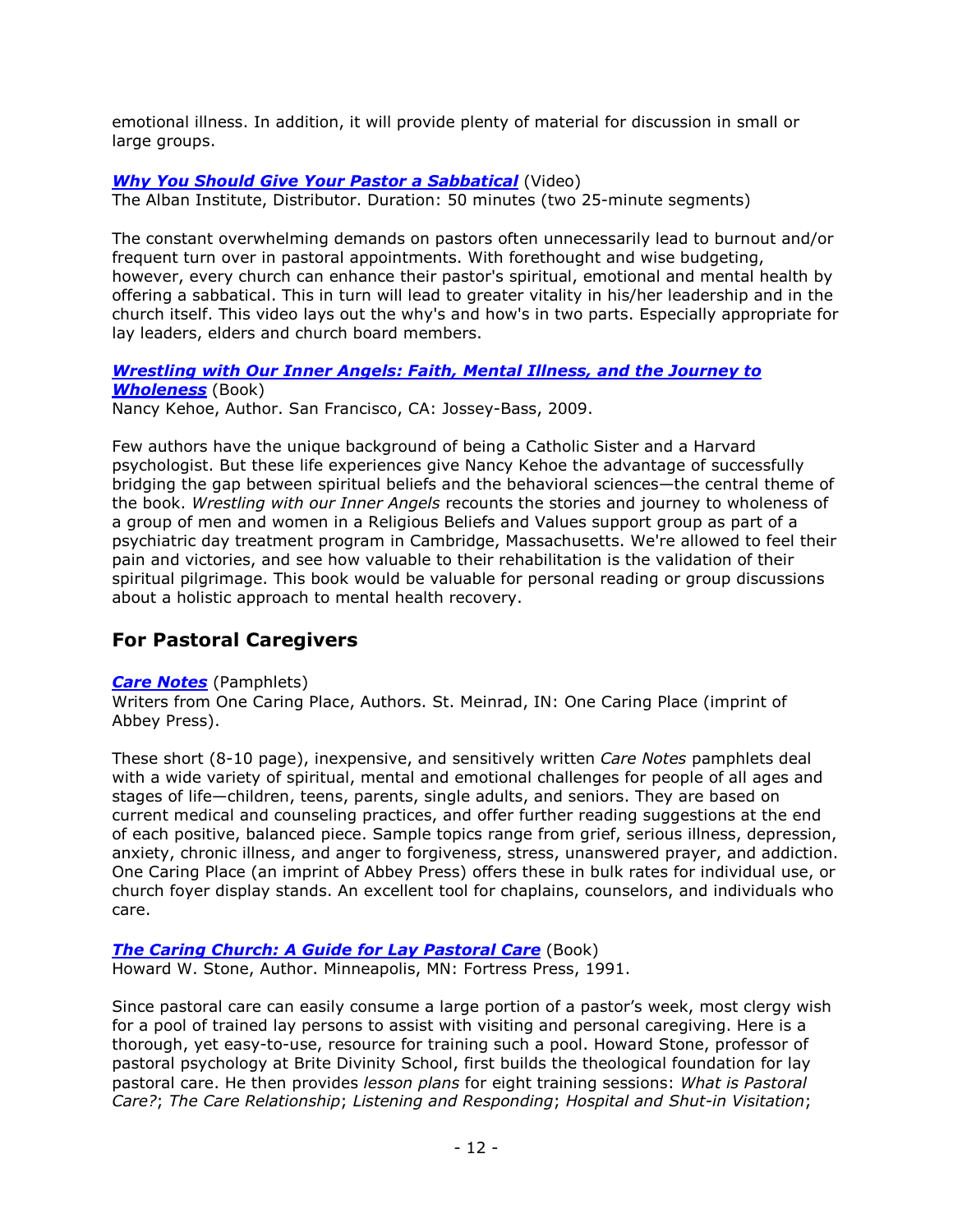*Care in Situations of Grief*; *Case Studies*; *Problem Solving and Referral*; and *Wrapping it Up*. Recommended for group study and instruction.

*Caring for the Soul [\(R'fuat HaNefesh\): A Mental Health Resource and Study Guide](http://www.amazon.com/dp/0807408867)* (Book)

Richard F. Address, Editor. New York: URJ Press, 2003.

*Caring for the Soul* is a sensitively written resource for persons of all faiths. It presents a variety of suggested scriptures, sermons, and services in the section entitled, "How May We Use Jewish Liturgy to Address Mental Illness in Our Communities?" Other important questions are addressed in other chapters: "What Do Jewish Texts Have to Say about Mental Illness?"; "Whence Will Come Our Aid?: Jewish Readings of Comfort and Encouragement"; "What is Mental Illness? What Can Congregations Do to Help the Mentally Ill and Their Families?" Appendices include "Additional Resources" [organizations]; and "Responses and Resolutions Regarding Mental Illness." Clergy and worship planners would benefit from adding this to their library.

#### *[Christian Caregiving: A Way of Life](http://www.amazon.com/dp/0806621230)* (Book)

Kenneth C. Haugk, Author. Minneapolis, MN: Augsburg Fortress, 1984.

In this practical book, Kenneth Haugk (founder of [Stephen Ministries\)](http://www.stephenministries.org/) sets forth the value of a holistic approach to care-giving which combines the theological with the psychological. He outlines the pitfalls, advantages, goals, and resources of holistic care. He also urges a longterm, process-oriented approach to care-giving. Particularly in the care of persons with serious mental illnesses, Haugk emphasizes the importance of listening and learning the needs of the care-receiver. With an accompanying [Leader's Guide,](http://www.amazon.com/dp/0806627042) this book is appropriate for small group or individual study.

#### *[Churches That Heal: Becoming a Church That Mends Broken Hearts and Restores](http://www.amazon.com/dp/1582293015)  [Shattered Lives](http://www.amazon.com/dp/1582293015)* (Book)

Doug Murren, Author. West Monroe, LA: Howard Publishing, 1999.

Doug Murren knows both sides of the story when it comes to hurtful churches—as a senior pastor of a large church that effectively ministered to hurting parishioners from other less sensitive congregations, and as a respected Christian who lives with the unpredictable cycles of bipolar disorder. Murren's openness was and is not always well received by less informed fellow Christians. In this insightful book, he offers first hand wisdom on why churches don't heal, what happens when churches don't heal, creating a healing environment, and related topics. Murren holds another unique perspective—that of a conservative Christian with strong allegiance to Christ Jesus as the Great Physician, and a man who values the role of modern medical science for the treatment of severe mental illnesses and addiction. Here is an invaluable resource for every senior pastor, his staff, and lay leaders.

#### **[Depression Awareness and Suicide Prevention: Information Everyone Can Use](http://www.save.org/index.cfm?fuseaction=home.viewPage&page_id=FDF9AFE8-E081-2F43-D4AE62DE644D1B1F)** (Web Resource)

Minneapolis, MN: SAVE (Suicide Awareness Voices of Education), 2004.

No clergy or congregation is immune to the ravages of mood disorders. Sadly, in more extreme cases, undiagnosed and untreated depression can be terminal. Every congregational leader needs awareness to perceive the seriousness of a parishioner's depressive disorder or suicidal tendency. This Web resource describes the various types of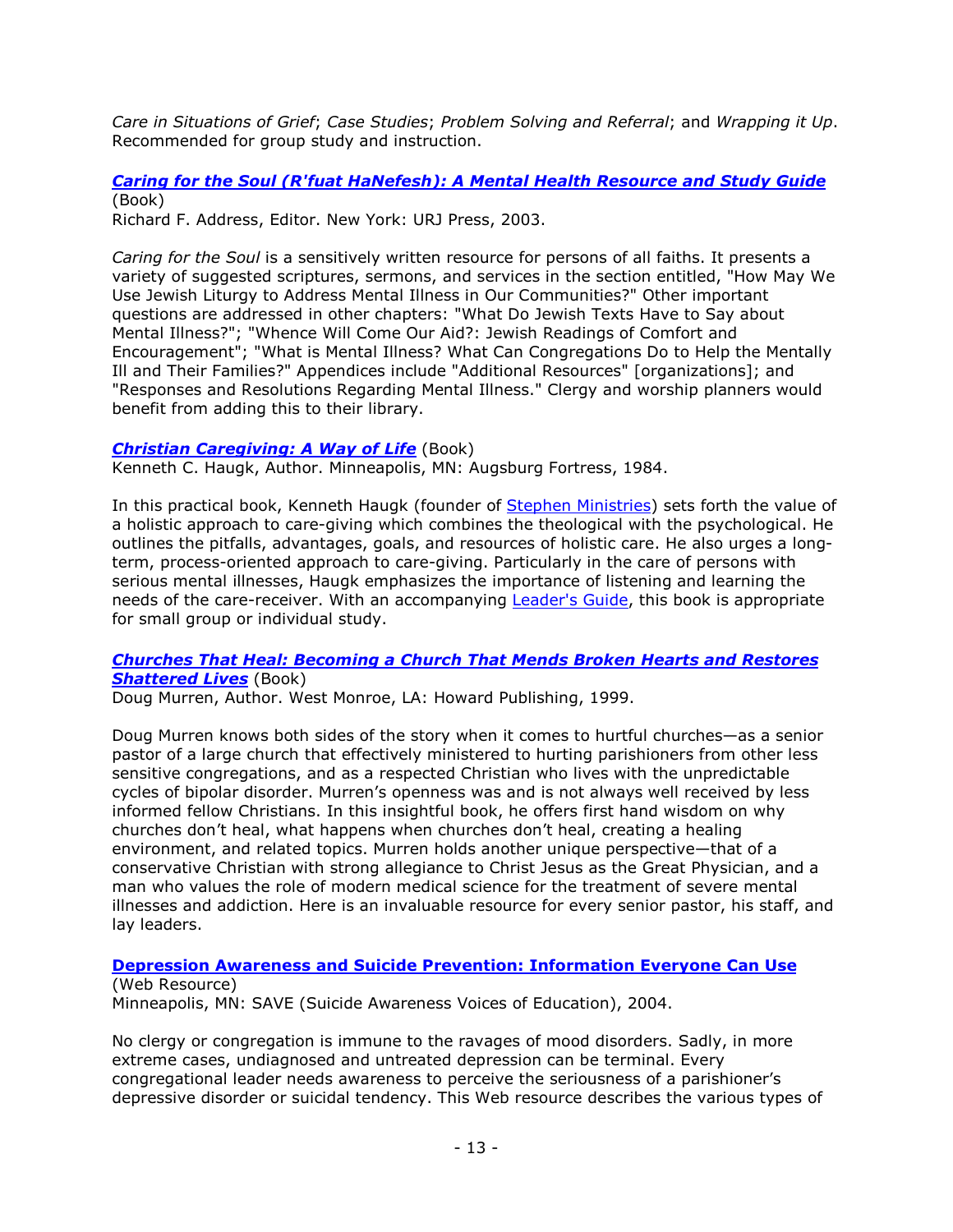depressive illnesses as well as their causes and treatments. Also discussed are the symptoms of various age groups, warning signs of suicide, and how to ask preventive questions. This material is well suited for small group instruction or individual study.

*[A Healing Homiletic: Preaching and Disability](http://www.amazon.com/dp/0687002915)* (Book) Kathy Black, Author. Nashville, TN: Abingdon Press, 1996.

Here is an excellent book to heighten your congregation's sensitivity to the needs and special gifts of persons with different abilities. It offers new approaches to preaching the healing narratives of the four Gospels and challenges readers to distinguish between cure and healing. Speaking from first-hand experience with a disability, and from many years working with the deaf community, Rev. Black first explains the nature of blindness, deafness, paralysis, leprosy, chronic illness, and mental illness. In addition, she clarifies the various causes, treatments and adaptive measures. Black forthrightly examines the ways that faith communities overtly or unintentionally exclude persons with disabilities—whether through insensitive preaching that equates disabilities with sin or lack of faith, through inattention to the physical design of the building, or through false assumptions about the contributions and giftedness of person with disabilities. Recommended for every pastor and director of special ministries.

#### *[In the Shadow of Our Steeples: Pastoral Presence for Families Coping with Mental](http://www.amazon.com/dp/0789006200)  [Illness](http://www.amazon.com/dp/0789006200)* (Book)

Stewart D. Govig, Author. New York: Haworth Press, Inc., 1999.

With a pastor's heart, Stewart Govig shares first-hand the pain mental illness inflicts on individuals and families; his son suffers from schizophrenia. Govig paints convincing portraits of need, isolation, and ongoing loss due to mental illness. Most helpful, however, are assessments of realistic ways a pastor can become the "lead learner" for his congregation in fighting stigma, prejudicial language, and public bias against persons with mental illnesses. Busy clergy, who take seriously their responsibility to care for parishioners' needs, will appreciate the inclusion of mental health ministry models, Bible study and discussion outlines, and a list of professional agencies to whom they can refer members in need of further support and education. *In the Shadow of Our Steeples* is a fine book for individual reading in pastoral care and health ministries.

*[The Integration of Psychology and Theology: An Introduction](http://www.amazon.com/dp/0310303419)* (Book) John D. Carter and Bruce Narramore, Authors. Grand Rapids, MI: Zondervan, 1979.

The *times* seem to be more ripe for this book than when it was published. Doctors and theologians now openly recognize that "there is a great deal to be gained from a continuing dialogue between psychology and theology." Although this book was written in 1979, it is unique and still available. No other resources reviewed for this web page have as thoroughly and precisely discussed the barriers to integrating psychology and theology—nor have they so thoroughly discussed the scope and process of such integration. After reading the authors' analysis of the positions and working assumptions informing both disciplines, the reader more fully understands why clergy and mental health professionals often feel uncomfortable working together. The authors effectively present four models of integration (or lack of it). They conclude by outlining the best integration model from their orthodox Christian position. An excellent resource for all pastoral counselors, whether they are professional or lay persons.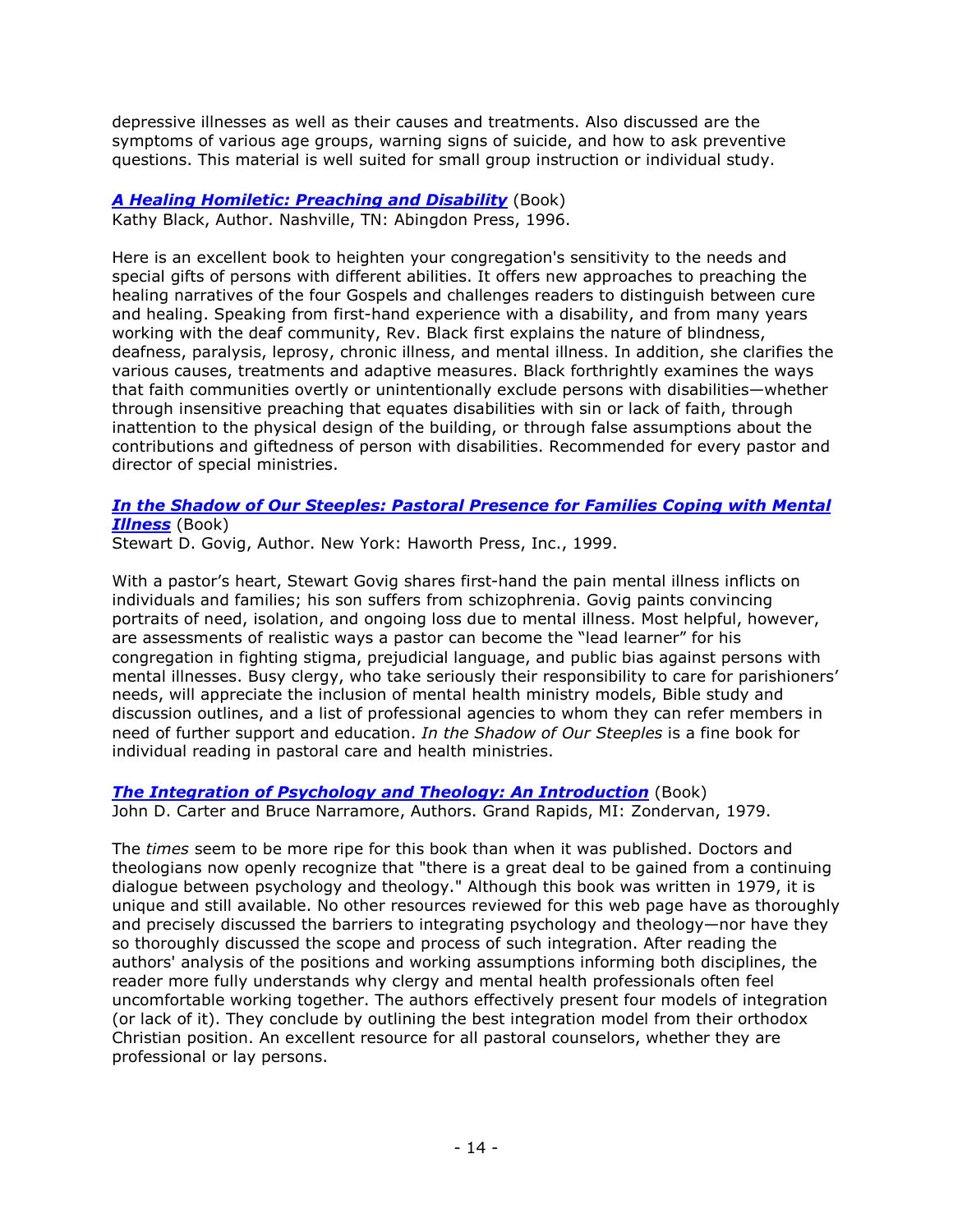#### *[The Meaning of Faith and Mental Illness](http://www.amazon.com/dp/1425900097)* (Book)

Greg Denniston, Author. Bloomington, IN: AuthorHouse, 2006.

The questions that arise at the intersection of faith and mental illness are not easily answered. Greg Denniston wrestles with these questions through his experiences as chaplain, therapist and consumer of mental health services. He recounts his journey to recovery using his theological training to explore making meaning out of the pathologies he experienced. Several Bible passages are examined with candor and humility. To some it may seem that Denniston poses unorthodox interpretations and language in discussing familiar passages, but his book will spawn vibrant group discussion about the struggles of Christians who live with mental illness.

#### **Pastoral Care of the Mentally III: A Handbook for Pastors** (Book)

J.A. Davis, Author. Parkland, FL: Univeral Publishers, 2000.

Having served for over ten years as a psychiatric hospital chaplain and ordained Episcopal priest, Rev. Davis offers stories from a wide background of experiences working with adolescents and adults—both in the chaplaincy and as a teacher of special needs adolescents. Using the anecdotal approach, he provides the reader with insight into four major mental illness: eating disorders, bipolar disorder, clinical depression, and schizophrenia. Rev. Davis offers clinical considerations about each illness and wisdom about pastoral concerns unique to each. For individual study.

*[The Pastor's Guide to Psychological Disorders and Treatments](http://www.amazon.com/dp/0789007126)* (Book) W. Brad Johnson and William L. Johnson, Authors. New York: Haworth Press, Inc., 2000.

Father and son, both psychologists, bring together this easy-to-read manual for assessing psychological and psychiatric disorders. The authors include chapters on maladaptive personalities and childhood and relationship problems. Each chapter explains the disorders, provides a summary and pastoral guidelines, and features sidebars listing key indicators of each illness. The exploration of mental health treatment includes descriptions of various types of therapy, psychiatric medications, alcohol and drug treatment programs, eating disorder treatment programs, hypnosis, and electro-convulsive therapy. The authors also examine the value and problems of self-help books, as well as books recommended by Christian psychologists. Summaries of the ten top-rated self-help books and guidelines for evaluating self-help books are provided. A discussion of ethical standards and strategies for responding to unethical behavior rounds out this useful tool for any clergy or counselor's library.

#### *[Pathways to Understanding: Manuals and a Videotape on Ministry and Mental](http://www.pathways2promise.org/resources/ptpmatls.htm#ptu)*

*[Illness](http://www.pathways2promise.org/resources/ptpmatls.htm#ptu)* (Instructor and Student Manuals and Video) Jennifer Shifrin, Author. St. Louis: Pathways to Promise.

Jennifer Shifrin has collected a helpful and versatile resource for clergy and lay leaders who work with congregants experiencing mental illness. Section I, *The Faith Community and Mental Illness*, includes a brief history of the faith community's response to mental illness, a basic introduction to the major mental illnesses, theological perspectives, and pastoral care issues. Section II, *The Person and the Family*, provides a more in-depth study of the pastor's role, when to counsel, when to refer, what to do in a crisis, and working with the family. Section III presents the printed scripts of the companion video. Section IV, *The Community and Its Resources*, includes information about mental health systems providers, agencies and organizations, legal issues, referral forms, and a listing of organizations that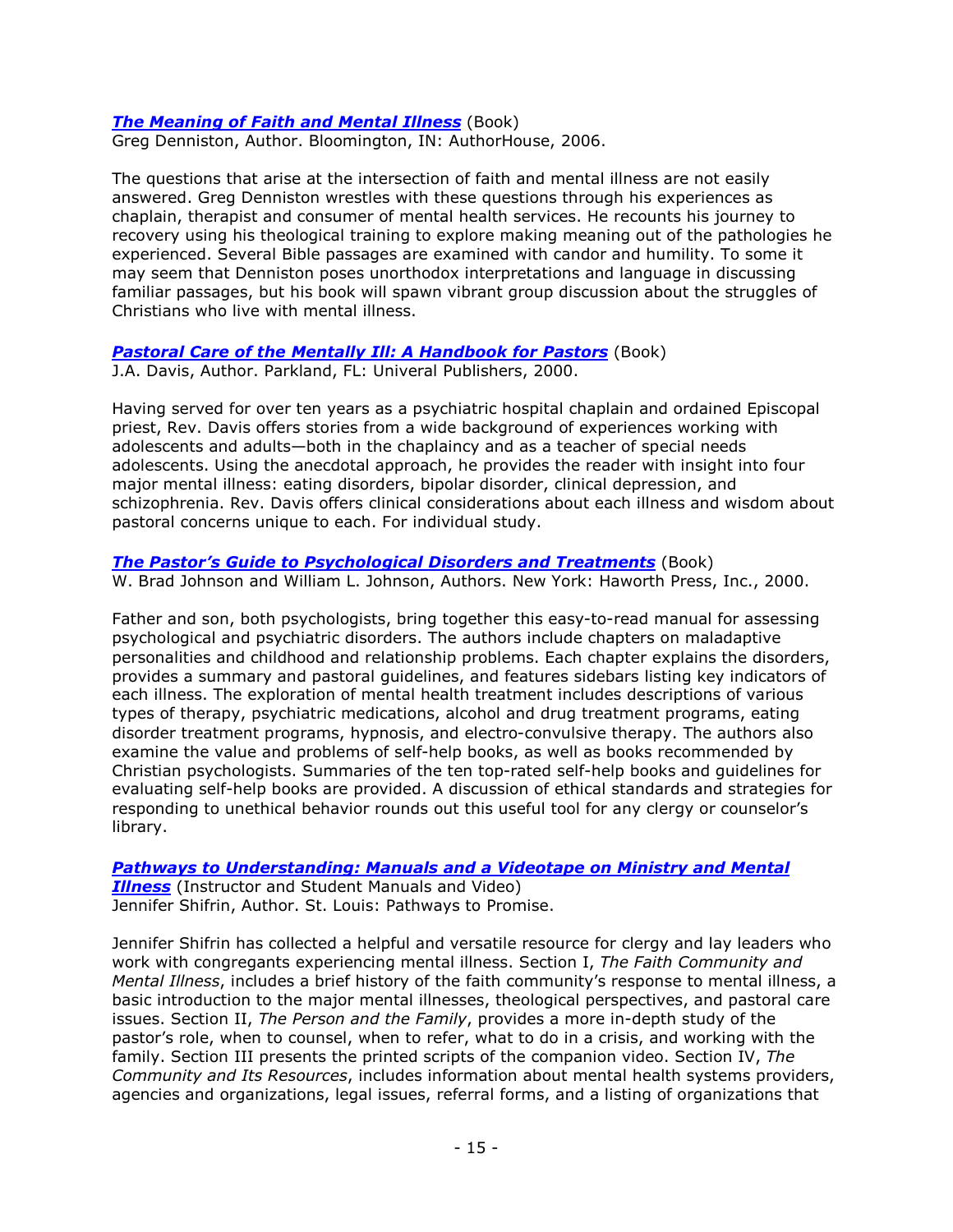provide information, resources, referral, and support services. As well as defining mental illnesses and legal terms, the appendix offers tips on choosing a housing arrangement and locating a missing person. An extensive bibliography and denominational position statements on mental illness are also featured in this key resource for pastoral caregivers.

*[A Relentless Hope: Surviving the Storm of Teen Depression](http://www.amazon.com/dp/155635309X)* (Book) Gary E. Nelson, Author. Eugene, OR: Cascade Books, 2007.

Gary Nelson's story-telling gift, along with his expertise as a pastoral counselor and father of a teen who suffered with clinical depression, certainly hold the reader's attention. In addition, Nelson provides compassionate insights and practical suggestions for navigating the stormy years of teen depression. With teen depression effecting many of our young people—even those from Christian homesmdash;this book is a must-read for more than family and friends. It will give youth workers, church and school teachers greater knowledge of the illness, sympathy for the teens and families and direction for what helps and what hurts.

#### *[Resurrecting the Person: Friendship and the Care of People with Mental Health](http://www.amazon.com/dp/0687082285)  [Problems](http://www.amazon.com/dp/0687082285)* (Book)

John Swinton, Author. Nashville: Abingdon Press, 2000.

John Swinton confronts the notion that mental illness is not relevant to a faith community's mission. He states, "This is a book about radical friendship. It is a call to the church to rediscover its prophetic roots in the life, death, and resurrection of Jesus Christ, and to reclaim its identity as the friend and protector of the poor, the outcast, and the stranger." As a former psychiatric nurse and mental health chaplain, the author unfolds the manifold dimensions of poverty and stigma forced upon the mentally ill by both society and faith communities. With prophetic force, he advances a challenge to the church: solidarity and friendship with persons suffering from mental illness enables the church to embody Jesus' unconditional and liberating love. Swinton urges readers to examine their willingness to welcome "the stranger" and thereby help to resurrect the person behind the illness. A practical friendship-building model is outlined based on a partnership between psychiatric chaplain, congregation, and persons with mental health problems. This book provides solid theological material for clergy and denominational leaders who dare to examine the premises and practices of their mission and ministry.

#### *[The Right Road: Life Choices for Clergy](http://www.amazon.com/dp/0800636570)* (Book)

Gwen Wagstrom Halaas, M.D., Author. Minneapolis, MN: Augsburg Fortress, 2004.

Achieving and maintaining overall health and well-being is a challenge for everyone in our fast-paced world. But for clergy, doctors and other caregivers, it is even more difficult. Who should know better than the wife of a pastor who also is a family physician? In *The Right Road*, Gwen Halaas speaks from first-hand experience about the importance of clergy and other care-givers developing life-style choices that promote physical, emotional, intellectual, relational, vocational and spiritual wellness. She offers sobering facts with practical suggestions and self-assessment tools. Admonitions from theologians and scripture are interwoven with questions for personal or group reflection. Suitable for group or individual study.

#### *[The Soul in Distress: What Every Pastoral Counselor Should Know about Emotional](http://www.amazon.com/dp/0789001985)  [and Mental Illness](http://www.amazon.com/dp/0789001985)* (Book)

Richard W. Roukema, Author. New York: Haworth Press Inc., 1997.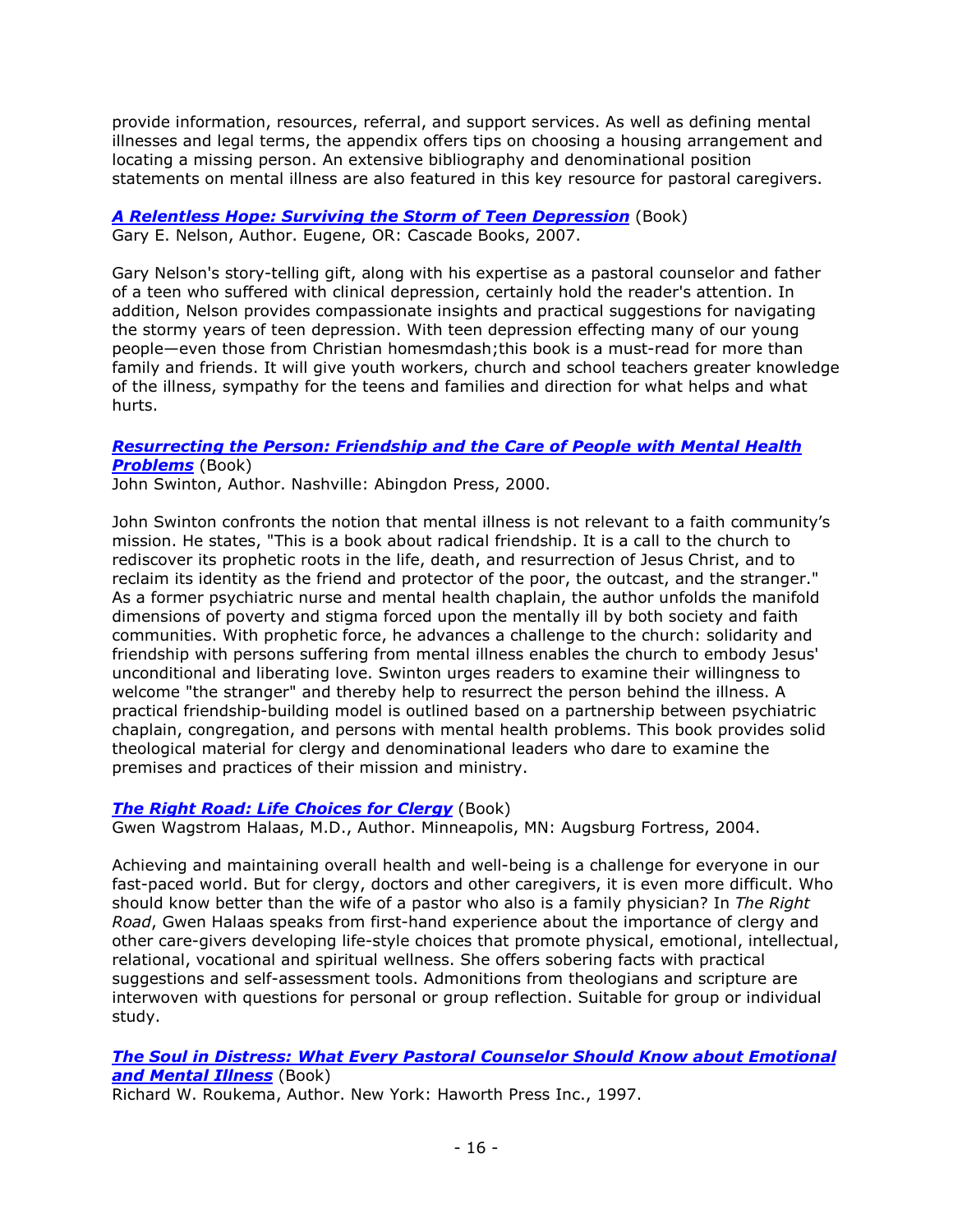Recognizing the demands and complexities facing pastors who minister to troubled parishioners, Christian psychiatrist Richard Roukema brings a unique perspective, compassionate professionalism, and a wealth of information to this book. Addressing both the common concerns and the conflicts of religion and psychiatry, he examines the roles that each plays in the lives of persons with emotional and mental health problems. Here the reader can find thorough presentations on a variety of illnesses, as well as advice on practical ways clergy can help. Roukema explains the roles of genetics, heredity, biochemistry, parenting, and society in mental illness, and clearly distinguishes between brain diseases and disorders. In addition, his discussion of the historical perspectives and changes in mental health practice, analysis, and treatment conveys a true understanding of how misperceptions about mental and emotional illness have arisen. Most importantly, *The Soul in Distress* is peppered with wise advice to clergy. It offers approaches to counseling, warnings about "getting in over your head," and suggestions for the pastor's own self-care. This book will be a frequently used reference aid for every pastoral counselor.

#### *[Spirituality and the Healthy Mind: Science, Therapy, and The Need for Personal](http://www.amazon.com/dp/0195176693)  [Meaning](http://www.amazon.com/dp/0195176693)* (Book)

Marc Galanter, M.D., Author. New York, NY: Oxford University Press, 2005.

Spirituality has gained acceptance and respect among psychologists, psychiatrists, counselors, and therapists as a valid part of each person's mental health care and prospects for improvement. Dr. Galanter, Professor of Psychiatry and Director of the Division of Alcoholism and Substance Abuse at the New York University Medical Center, draws on 30 years of clinical experience and research as he addresses spirituality as impacted by culture, the varieties of spiritual experience, the spiritual recovery movements, and innovations in therapy. Recommended for individuals in pastoral care roles.

*[Suicide—A Christian Response: Five Crucial Considerations for Choosing Life](http://www.amazon.com/dp/0825423554)* (Book) Timothy J. Demy and Gary P. Stewart, Editors. Grand Rapids, MI: Kregel Publications, 1998.

This collection of essays and articles requires us to re-examine our beliefs and recognize the complexities and multiplicity of issues relevant to suicide. Part 1 (*Legal and Medical Reflections*) features articles by attorneys and medical professionals, such as "*Roe v. Wade* and the Euthanasia Debate," "The Management of Cancer Pain," and "A Nurse's Perspective on Euthanasia." Part 2 (*Philosophical Reflections*) contains thought-provoking essays, such as Alister E. McGrath's "The Price of Life." Parts 3 and 4 (*Theological Reflections* and *Biblical Reflections*) carry the discussion of suicide to deeper levels with articles entitled "A Theology of Death" by Dennis P. Hollinger, and "The Good Samaritan and the Euthanasia Debate" by H. Wayne House. The final section, Part 5 (*Pastoral and Personal Reflections*) brings the topic to a personal level with Joni Eareckson Tada's "Decision Making and Dad" and Timothy C. Tatum's "Pastoral Reflections on Suicide Intervention." A must-read for every pastoral counselor.

# *[Walking Through the Valley: Understanding and Emerging from Clergy Depression](http://www.amazon.com/dp/0687014638)* (Book)

Robert Randall, Author. Nashville, TN: Abingdon Press, 1998.

While clergy are not immune to depression, "our grandiosity tends to keep us clergy from owning up to our depression or its possibility." So says Robert Randall, a pastor of the United Church of Christ and a clinical psychologist. But it's not only grandiosity that keeps clergy from seeking help; they may also fear being perceived as weak and losing the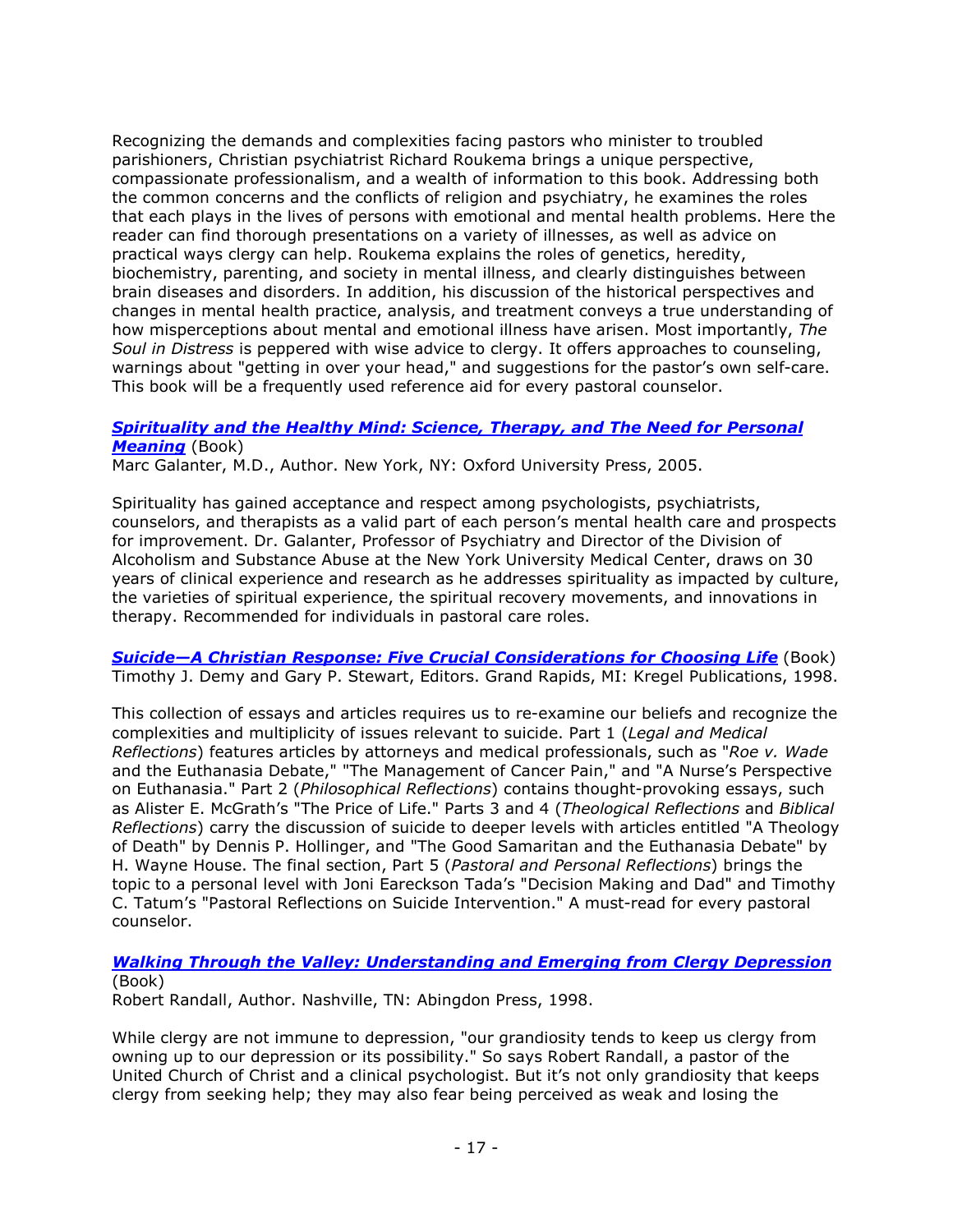confidence of their congregation and superiors. And they may wonder, "Who will be in charge if I take time off?" With candor and wisdom, the book's introduction helps clergy own up to their own experiences with depression. Subsequent chapters invite readers to consider "diagnosing our depression," "determining how depressed we are," and exploring the "causes of our depression." Randall closes each chapter with down-to-earth recommendations for clergy, considering possible causes for their distress: the impinging situations, the meanings one lives by, and environmental, psychological, and physical processes. He also includes "renewal tasks" for clergy. Every minister or rabbi who has experienced either temporary or chronic depression will benefit from Randall's encouragement, insights, and strategies for recovery.

### *[When and How to Use Mental Health Resources](http://www.stephenministries.org/On_line_store/viewitem.cfm?View=1,10&ItemID=40&Search=When%20and%20How%20to%20Use)* (Book)

Kenneth C. Haugk, Author. St. Louis, MO: Stephen Ministries, 2000.

The best lay and pastoral counselors know when they are "in over their head." Kenneth Haugk, founder and Executive Director of Stephen Ministries, writes from years of experience both as pastor and clinical psychologist. With real-life examples and insightful instruction, Haugk carefully lays forth the guidelines for referring a care receiver to a mental health professional. Every lay and pastoral counselor needs to take time to digest this material—for the sake of the care receiver, the care giver, and the integrity of the pastoral care program.

# <span id="page-17-0"></span>**For the General Public**

#### **[Addiction and Depression](http://www.mentalhealthministries.net/mhm_resources/vhs_resources/addiction.html)** (Video)

Mental Health Ministries, Distributor. Duration: 24 minutes.

What is the correlation between substance abuse and mental illness, specifically major depression? Which is the cause? Which is the effect? The viewer sees this vicious cycle in the stories of three courageous individuals in recovery. Before recovery began however, denial and dishonestly were part of their illness. Through the compassionate and persistent work with Dr. Clark Smith, they uncover the sources of their depression. Use this video for small groups of adults and teens.

**[Black and Blue: Depression in the African-American Community](http://www.bluerockproductions.com/v_blackblue.htm)** (VHS, CD, or DVD) Annelle B. Primm, M.D., M.P.H., Author and Producer. Baltimore MD: Blue Rock Productions.

Based on her psychiatric research at Johns Hopkins University School of Medicine, Dr. Primm, current Director of the American Psychiatric Associations's Office of Minority and National Affairs, developed this resource which summarizes the major "pre-existing barriers to treatment associated with being a person of color, certain fervently held religious beliefs, distrust of the medical profession and language and literacy barriers to appropriate care." This 16-minute educational tool incorporates testimony from African Americans who have been treated for depression with a special focus on religious and spiritual beliefs. It is especially appropriate for adult small group study and useful for changing attitudes about depression and the efficacy of medication. Available through Blue Rock Productions, 4226 Amos Avenue, Baltimore, MD, 21215.

#### **[The Center Cannot Hold](http://www.amazon.com/dp/1401309445)** (Book)

Elyn R. Saks, Author. New York, NY: Hyperion Books, 2007.

Elyn Saks writes both as law professor at the University of Southern California Gould School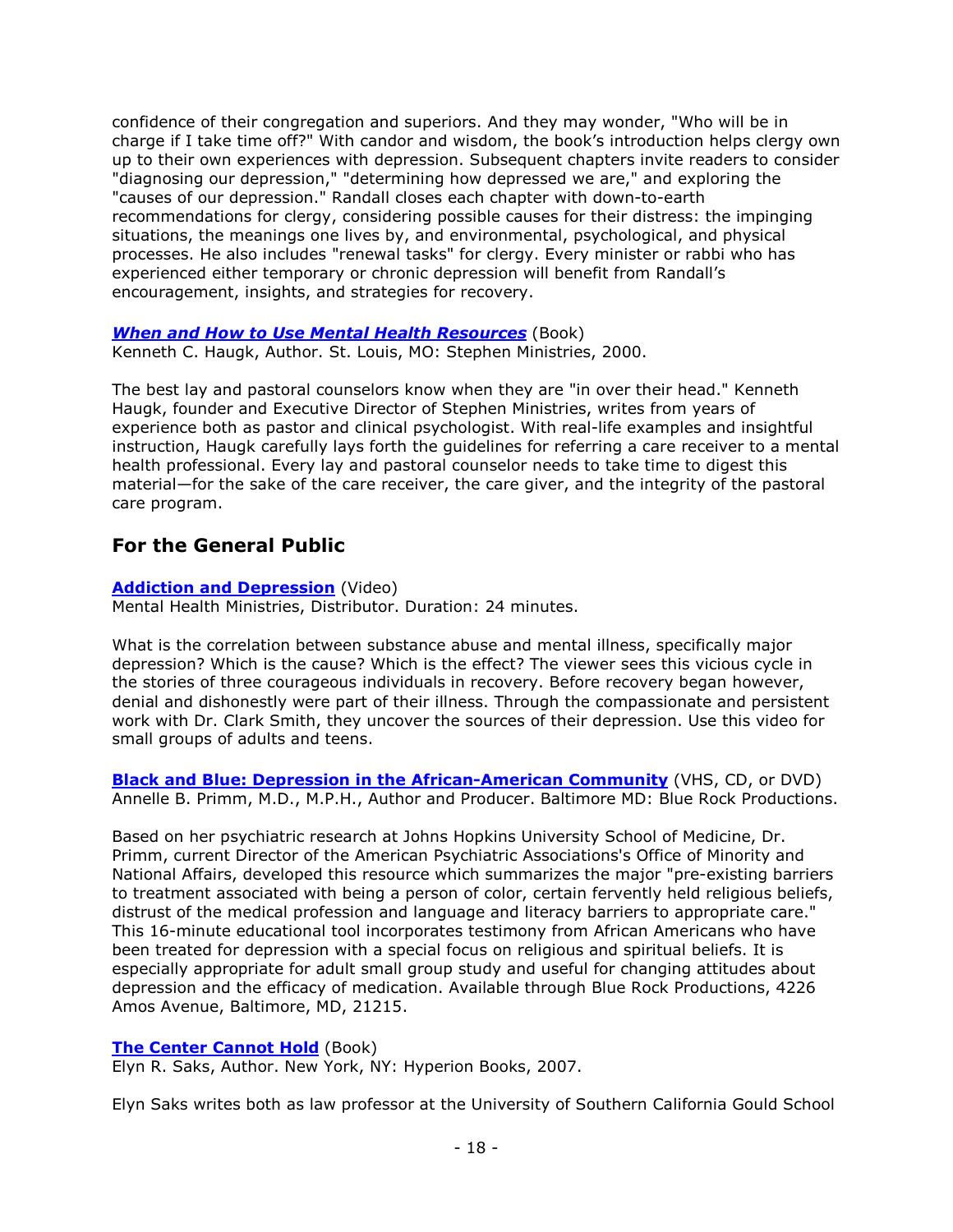of Law and adjunct professor of psychiatry at the University of California, San Diego, School of Medicine. From this pinnacle of achievement she weaves a story of victory over her lifelong episodes with schizophrenia. Her story will expand your thinking about future possibilities for those who are diagnosed with a serious mental illness. An easy read for individuals, full of insights about how persons cope and overcome.

#### **[Children of Jonah: Personal Stories by Survivors of Suicide Attempts](http://www.amazon.com/dp/1892123541)** (Book) James T. Clemons, Editor. Sterling, VA: Capital Books, 2001.

Get ready for a serious topic, but don't think you'll go away depressed. Yes, ninety percent of persons who commit suicide had a diagnosable mental illness, substance abuse problem, or both. Yes, depression and other mental illnesses can be life threatening, but with awareness, education and prevention measures in place, suicide can be prevented. These first-person accounts by attempters of suicide will inspire you. Their shear honesty, grit, and courage to turn life's worst into something beneficial is worth reading. See also [OASSIS](http://www.oassis.org/) (Organization for Attempters and Survivors of Suicide in Interfaith Services) described elsewhere on this Web page. Most suitable for individual reading, but could be used for group discussion.

#### **[EndingSuicide.com](http://www.larasig.com/suicide)** (Web Resource)

EndingSuicide.com (now called "Larasig.com/suicide") is funded by the National Institute of Mental Health. It offers a customized search engine for suicide prevention resources in the federal and state arenas. Links to research and clinical trials are offered. Information for families and community members is available through educational articles, resources, and tools—as well as links to information about at-risk groups (the elderly, gays and lesbians, the incarcerated, the medically ill, the mentally ill, people of color, and youth). a resource locator for crisis, treament, and prevention sites is provided.

#### **[Energize Your Life: Overcoming Fatigue & Stress](http://www.amazon.com/dp/1857928644)** (Book)

Dwight L. Carlson, M.D., Author. Fearn, Scotland: Christian Focus Ltd., 2003.

Most Americans fill their lives with too many good things. Add to these the events and demands that come unsolicited, both pleasant and otherwise, and you've got the recipe for fatigue and stress. Dr. Carlson uses his unique perspective as a Christian psychiatrist and medical doctor to provide here another immensely practical guide to getting life under control and feeling better. He examines the *drainers* on our energy—external and internal stressors, biological (including mental) illnesses, spiritual illnesses. Then he discusses twelve *energizers* that empower our lives—including choices, pruning, reserves, thoughts, relationships and faith. Dr. Carlson's book is another valuable resource for every pastor and layperson which could be adapted to small group study.

#### **[Families Coping With Mental Illness](http://www.miepvideos.org/shop/product12.html)** (Video)

Produced and distributed by the Mental Illness Education Project, Inc. Duration: 22 minutes or 43 minutes.

Allowing viewers to sit in on a discussion among family members who have a mentally ill relative, this film touches on various struggles, adjustments, needs, and lessons learned. Topics in the 22-minute version of the film include early nightmares, learning to have a life of one's own, coping with persistent problems, and the ongoing nature of mental illness. The 43-minute version adds suggestions for survival, managing relatives' money, holidays and other occasions, and families and the mental health system. *Families Coping With*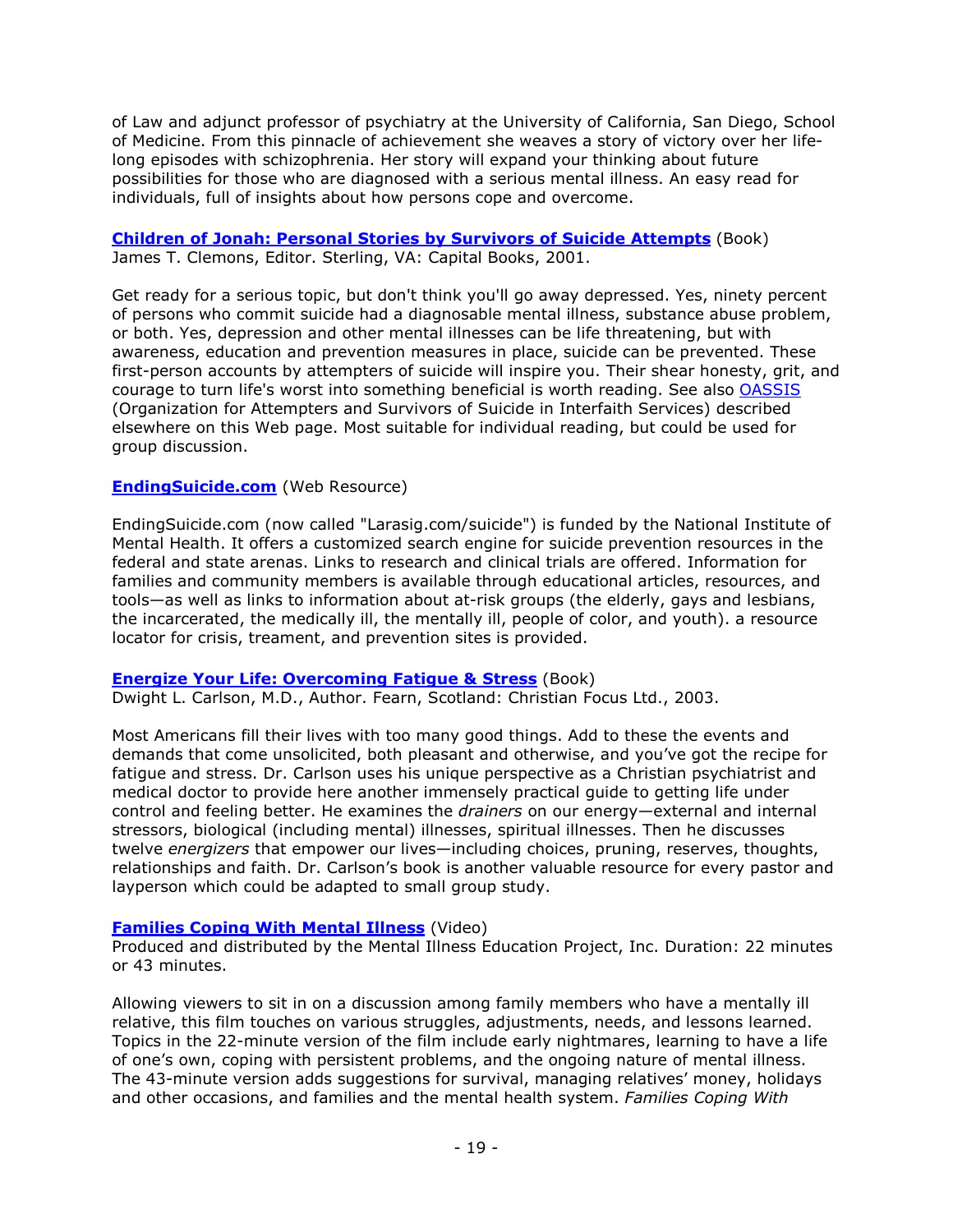*Mental Illness* is appropriate for family support groups or small groups who wish to gain a greater appreciation for the challenges faced by the families of those with mental illnesses.

### **[I Am Not Sick, I Don't Need Help!](http://www.amazon.com/dp/0967718929)** (Book)

Xavier Amador, Author, with Anna-Lisa Johanson. Peconic, NY: Vida Press, c2000.

Finally! Now family members, clergy and counselors have a practical guidebook on how to work more productively with mentally ill persons who deny their illness and refuse medication. Dr. Amador's research and clinical experience is shared in layman's language that translates readily into real life situations, giving hope to one of the most common, emotionally draining problems in mental health treatment: lack of insight. Amador's own frustrations with his brother, who has schizophrenia, served as the impetus for his pioneering research and this book's down-to-earth advice. Here is an essential book for everyone trying to help mentally ill persons and their families.

**[If Your Adolescent Has Schizophrenia: An Essential Resource for Parents](http://www.amazon.com/dp/019518212X)** (Book) Raquel E. Gur, Ann Braden Johnson, Authors. New York, NY: Oxford University Press, 2006.

This book is one of a series by various authors which includes *If Your Adolescent Has* … depression, an eating disorder, or an anxiety disorder. Gur and Johnson write with both expertise and empathy. Their combination of medical knowledge and familiarity with the incredible challenges facing families with a mentally ill teen, makes this book invaluable. Sections include understanding the disorder, getting the right treatment, coping in everyday life, prevention challenges, and a call to action. Endorsements are written by NIMH (National Institute of Mental Health) and National Schizophrenia Foundation, bringing credibility to this valuable resource for parents, youth pastors, congregational health ministers, and clergy.

#### **[Mind Race: A Firsthand Account of One Teenager's Experience with Bipolar](http://www.amazon.com/dp/0195309057)  [Disorder](http://www.amazon.com/dp/0195309057)** (Book)

Patrick E. Jamieson, Moira Rynn, Authors. New York, NY: Oxford University Press, 2006.

The Adolescent Mental Health Initiative of the Annenberg Foundation Trust at Sunnylands has supported the creation of this book and others planned to follow for teens: depression, addiction, eating disorders, obsessive-compulsive disorder, schizophrenia and social anxiety disorder. Anonymous teen experiences with bipolar disorders help the reader feel the author understands the illness. The sections on "What Do Doctors Know about Bipolar Disorder," "Getting Help," and "The Psychiatric Ward" gives teens new insight into the illness, treatment options, and what to expect if they need to be hospitalized. Final sections include "The Illness is not Our Identity" and "Frequently Asked Questions." This book and others would be suitable for youth pastors, parish nurses, and teens with a diagnosis.

**[A Mood Apart: The Thinker's Guide to Emotion and Its Disorders](http://www.amazon.com/dp/006097740X)** (Book) Peter C. Whybrow, Author. New York: Harper Perennial, 1997.

Everyone experiences mood swings to some degree, but Dr. Peter Whybrow's book focuses on the extremes of mania and melancholia that threaten normal relationships and productive behavior. Asserting that the path to understanding mood and its disorders is found only by integrating biological and psychological perspectives, he presents an approach that combines objective science with compilations of his patients' life experiences. In the prologue, Whybrow states that the book is a "digest of what I know and what intrigues me as a practicing physician, about emotion, mood, and the emotional brain, about how the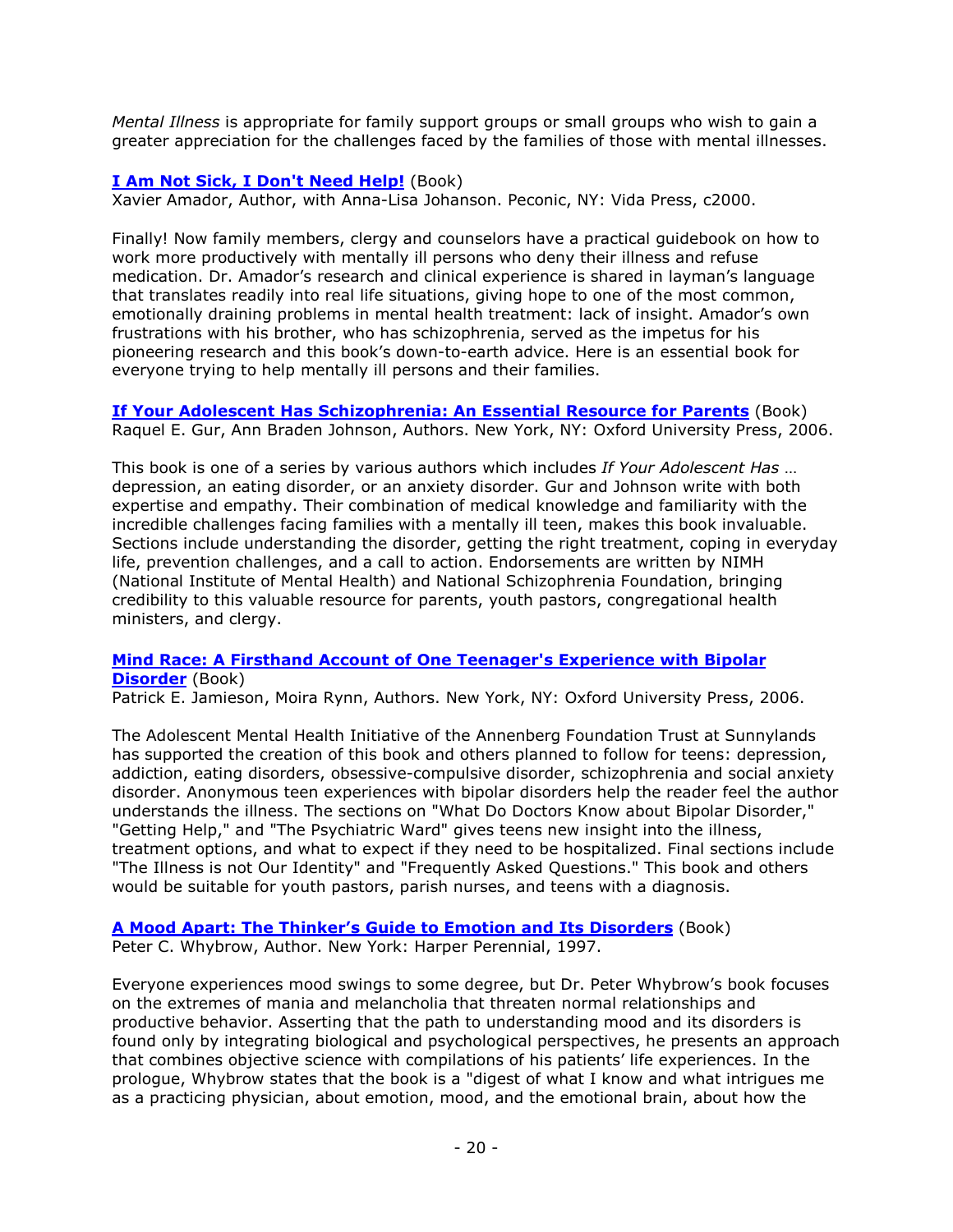emotional self can become disordered, and about the treatment of those disordered states." Those who minister to persons affected by mood disorders will want to consult the findings of this book.

#### **[My Stroke of Insight: A Brain Scientist's Personal Journey](http://www.amazon.com/dp/0452295548)** (Book) Jill Bolte Taylor, Ph.D., Author. New York, NY: Viking Penguin, 2008.

This Harvard brain scientist relates her own amazing story of recovery from a massive leftbrain hemorrhage that left her unable to walk and communicate with anyone. Through this devastating experience her right-brain remained unaffected, giving her new appreciation and insights. Because of her in-depth understanding of brain biology, Taylor records with unusual clarity the stages of decline in her motor, verbal and cognitive processes as the stroke took place. Then with equal fascinating detail, she unfolds the agony, persistence and courage that led to her recovery. Readers will be encouraged to believe in fuller recovery for stroke patients, and to understand the value of living more balanced lives by discovering the role of right-brain and left-brain functions.

#### **[Out of Darkness: The Journey To Hope](http://www.amazon.com/dp/1600021344)** (Book)

Bruce Van Dusen, Author. Martinsville, IN: AirLeaf Publishing, 2006.

For those who want to better understand the vicious cycle of mental illness and substance abuse, Van Dusen's book is a candid story of relapse, strength and survival. Simple and unpolished, the book relates the twists and turns in and out of treatment programs. Hope and courage mark Van Dusen's journey into a new life. This is revealing and excellent reading for persons who struggle with dual diagnosis (mental illness and substance abuse) and for their caregivers.

#### **[Out of the Darkened Room: Protecting the Children and Strengthening the Family](http://www.amazon.com/dp/0316085499)  [When a Parent is Depressed](http://www.amazon.com/dp/0316085499)** (Book)

William R. Beardslee, M.D., Author. Boston: Little, Brown and Company, 2002.

Depression is said to be the "common cold" of mental health. Few people go through life without experiencing it to some degree. Sadly, it is one of the most unrecognized and untreated biological illnesses, and can wreak havoc on family life. As a result of years of clinical practice and research, Dr. Beardslee and his colleagues discovered "in family after family that the fear and shame that cause people to suffer in silence are simply not justified. Many children raised in the most challenging of circumstances overcome their difficulties and become remarkably healthy and happy adults. Parents put under extreme pressure by depression have demonstrated time and again that there are specific actions and strategies that they can employ to promote healthy development in the children." Dr. Beardslee writes, "In this book, I hope to explain these possibilities to a wide audience and to help families affected by depression learn to use these strategies."

The book explains, in lay language, the biological basis, diagnosis, and treatment of depression. Then it follows the process of recovery and family strengthening: "Resilience in Action"; "Enhancing Strength and Reducing Risks"; "Breaking the Silence: The Family Meeting and After"; "The Children: Understanding Depression Anew Over Time"; "Facing the Threat of Suicide"; and "Making Peace and Moving On." A most helpful book for personal study.

#### **[Overcoming Stigma, Finding Hope](http://www.mentalhealthministries.net/mhm_resources/vhs_resources/overcoming_stigma.html)** (Video)

Mental Health Ministries, Distributor. Duration: 21 minutes.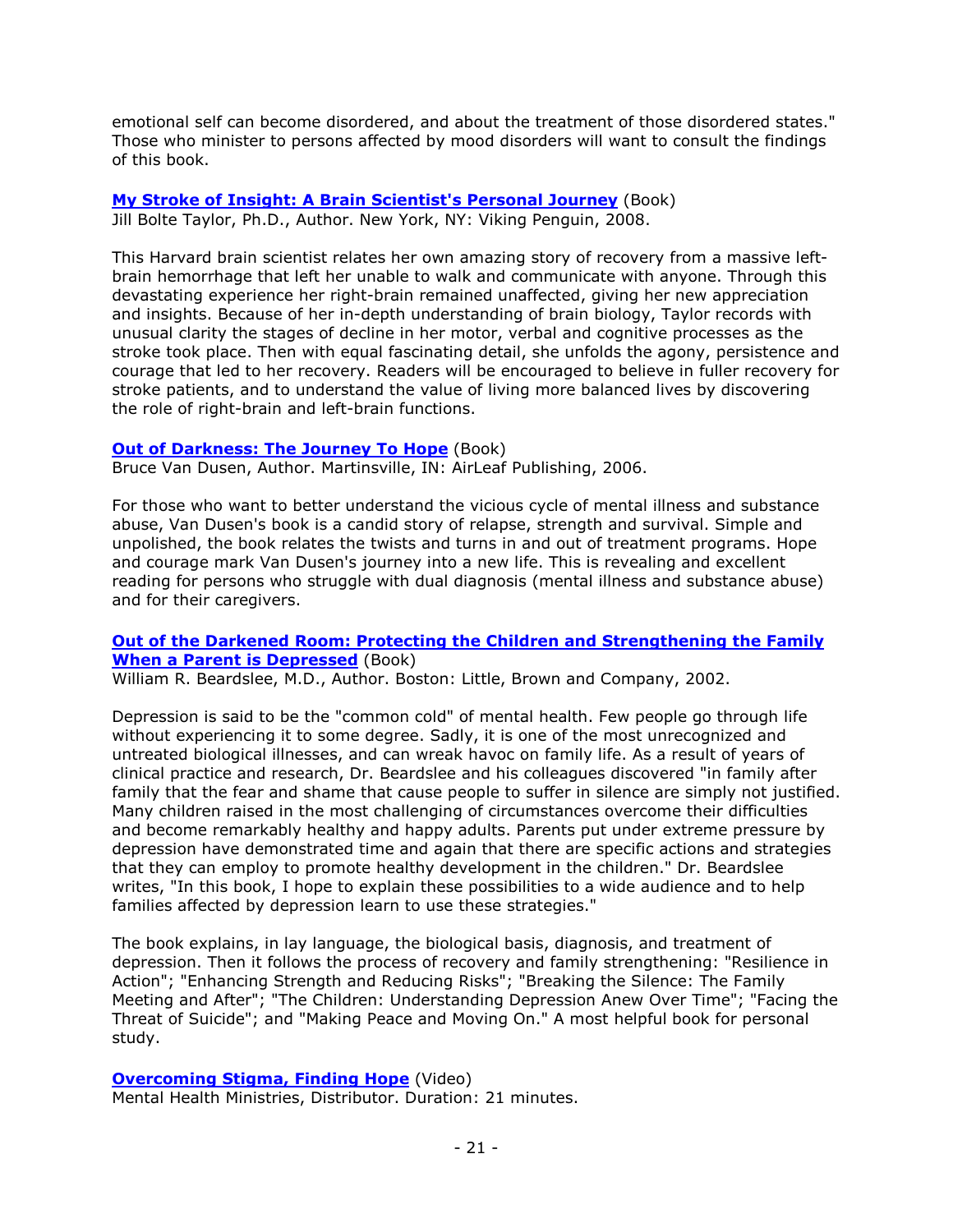This video helps break down several misconceptions perpetuated by media, popular opinion, and even insurance companies who deny equal coverage for mental disorders. Four professionals unfold their journey and recovery from major depression and severe anxiety disorder, describing how they first resisted treatment due to their own misunderstanding about mental illness. By hearing their stories, we see that mental illnesses are biological brain disorders which—with proper treatment—do not have to lead to total disability or long term hospitalization.

#### **[SHOCK: The Healing Power of Electroconvulsive Therapy](http://www.amazon.com/dp/1583332650)** (Book)

Kitty Dukakis, Larry Tye, Authors. New York, NY: Penguin Group, 2006.

For those who want the first-person pro's and con's and the factual angles on electroconvulsive therapy, Kitty Dukasis and Larry Tye provide this broad approach to understanding the benefits and risks, the history of and science behind shock treatment. The book lays bare the fear, complications, and controversies surrounding electroconvulsive therapy and balances these with honest cautions and considerations for those whose depression has not responded to medications. A hope-filled resource for individual or group reading, bound to stimulate discussion and challenge assumptions.

#### **[Surviving Schizophrenia: A Manual for Families, Consumers, and Providers \(Fourth](http://www.amazon.com/dp/0060842598)  [Edition\)](http://www.amazon.com/dp/0060842598)** (Book)

E. Fuller Torrey, Author. New York: Harper Collins, 2001.

"An indispensable guide to today's most misunderstood illness." So reads one description of this classic guide for people affected either directly or indirectly by schizophrenia. Dr. Torrey is one of today's most highly respected authors and educators, specializing in schizophrenia and bipolar disorder. This latest edition contains the most current research findings on the causes and treatment of schizophrenia. Clergy, pastoral counselors, health ministry workers, family members, and others wanting to learn more about this very treatable brain disorder will appreciate the book, written in easily understood language.

#### **When Someone You Love Has a [Mental Illness: A Handbook for Family, Friends,](http://www.amazon.com/dp/0874776953)  and [Caregivers](http://www.amazon.com/dp/0874776953)** (Book)

Rebecca Woolis, Author. New York: Tarcher/Putnam Publishers, 1992.

Speaking from almost twenty years of experience as a licensed counselor, Rebecca Woolis has pulled together one of the most practical and helpful resources for family and friends of the mentally ill—especially those new to the journey. Each chapter is full of sidebars designed to offer down-to-earth suggestions for almost any mental illness-related problem family and friends might encounter. Topics covered in this most essential guide include handling basic and more severe symptoms, coping with one's own feelings, practical matters, and stigma. For family members with a mentally ill loved one, clergy, pastoral counselors, and congregational leaders wanting and needing to learn more about mental illness, this book is a must-read.

#### **[When Someone You Love Suffers from Depression](http://www.medcomrn.com/index.php?a=product/detailbase&basecode=M163)** (Video) Produced by MEDCOM, Inc., 1995. Duration: 32 minutes

This film begins in black and white, symbolic of the world experienced by persons suffering from clinical depression. Along with presenting family stories, *When Someone You Love* discusses symptoms and causes of major depression, attitudes that hinder rather than help,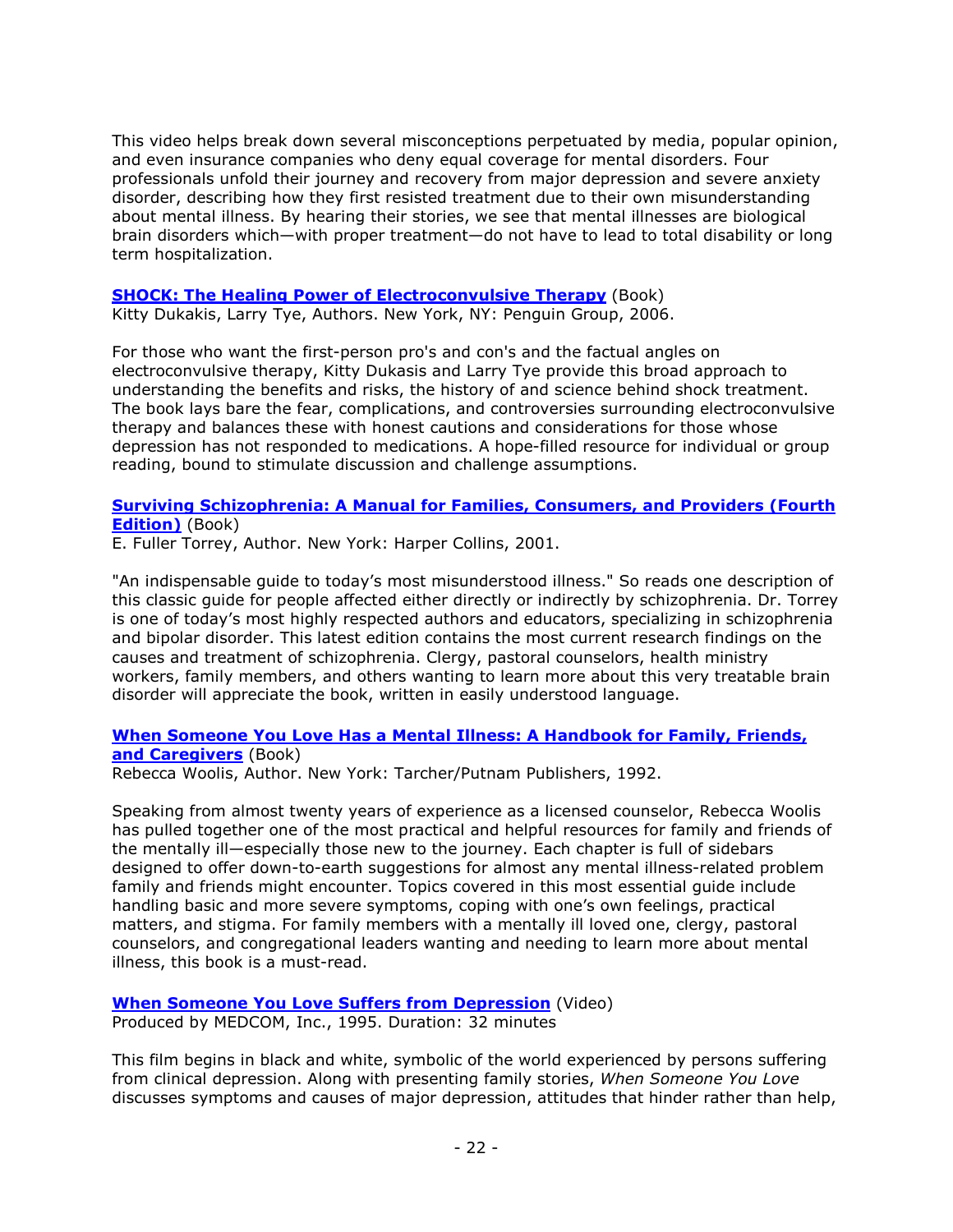sources and methods of treatment, tips on helping someone, reality and the challenge of stigma, and recovery expectations. A list of national organizations is also provided. This video is recommended for adult education classes or support groups.

# <span id="page-22-0"></span>**Organizations**

# **[American Psychological Association](http://www.apa.org/)**

The American Psychological Association (APA) "is a scientific and professional organization that represents psychology in the United States." Its objectives include "the increase and diffusion of psychological knowledge through meetings, professional contacts, reports, papers, discussions, and publications." Visitors to the APA Web site will find many valuable resources—including those that may be relevant to pastoral caregivers. A full-text journal database is among these resources, as is a collection of such books as *Preventing Youth Substance Abuse*, *Listening to Battered Women*, and *Medical Illness and Positive Life Change*. Among the films available through the APA are "Christian Counseling," "Spiritual Awareness Psychotherapy," and "Theistic Integrative Psychology."

### **[Anabaptist Disabilities Network](http://www.adnetonline.org/)**

The mission of Anabaptist Disabilities Network (ADNet) is to provide encouragement and resources to congregations, families, and persons with disabilities as they identify and embrace their God-given gifts and abilities in ministry to each other and to the larger church.

The Anabaptist Disabilities Network offers resources for the inclusion of persons and families with disabilities, including mental illness. Their Web site features links to mental health information and a list of online, print, and audiovisual resources. Materials appropriate for small group study include *A Christian View of Mental Illness*, *A Gift of Hope*, and *Mommy Stayed in Bed This Morning*.

# **[Center for Spirituality, Theology and Health](http://www.spiritualityandhealth.duke.edu/index.html)**

At Duke University's Medical School, Psychiatrist Harold Koenig directs the outstanding work of this center, propelled by his own chronic health challenges. The Center focuses on (1) conducting interdisciplinary research, scholarship and education on spirituality, theology and health, (2) exploring the role of faith communities in forming the health of the broader community, and (3) integrating research and scholarship into the practical disciplines of care and service with an emphasis on older adults. To stay updated on religion, spirituality, and health, go to [www.spiritualityandhealth.duke.edu.](http://www.spiritualityandhealth.duke.edu/)

#### **[Depression and Bipolar Support Alliance](http://www.dbsalliance.org/)**

"Dedicated to improving the lives of people living with mood disorders," the DBS Alliance offers peer-run support groups all across the country. They also sponsor conferences, publish educational materials, advocate on behalf of those suffering from mood disorders, and supply vital information—particularly through their Web site, which features programs, publications, resources, and interactive screening tools.

# **[Health Ministries Association, Inc.](http://www.hmassoc.org/)**

The mission of HMA is to encourage, support, and develop whole-person ministries leading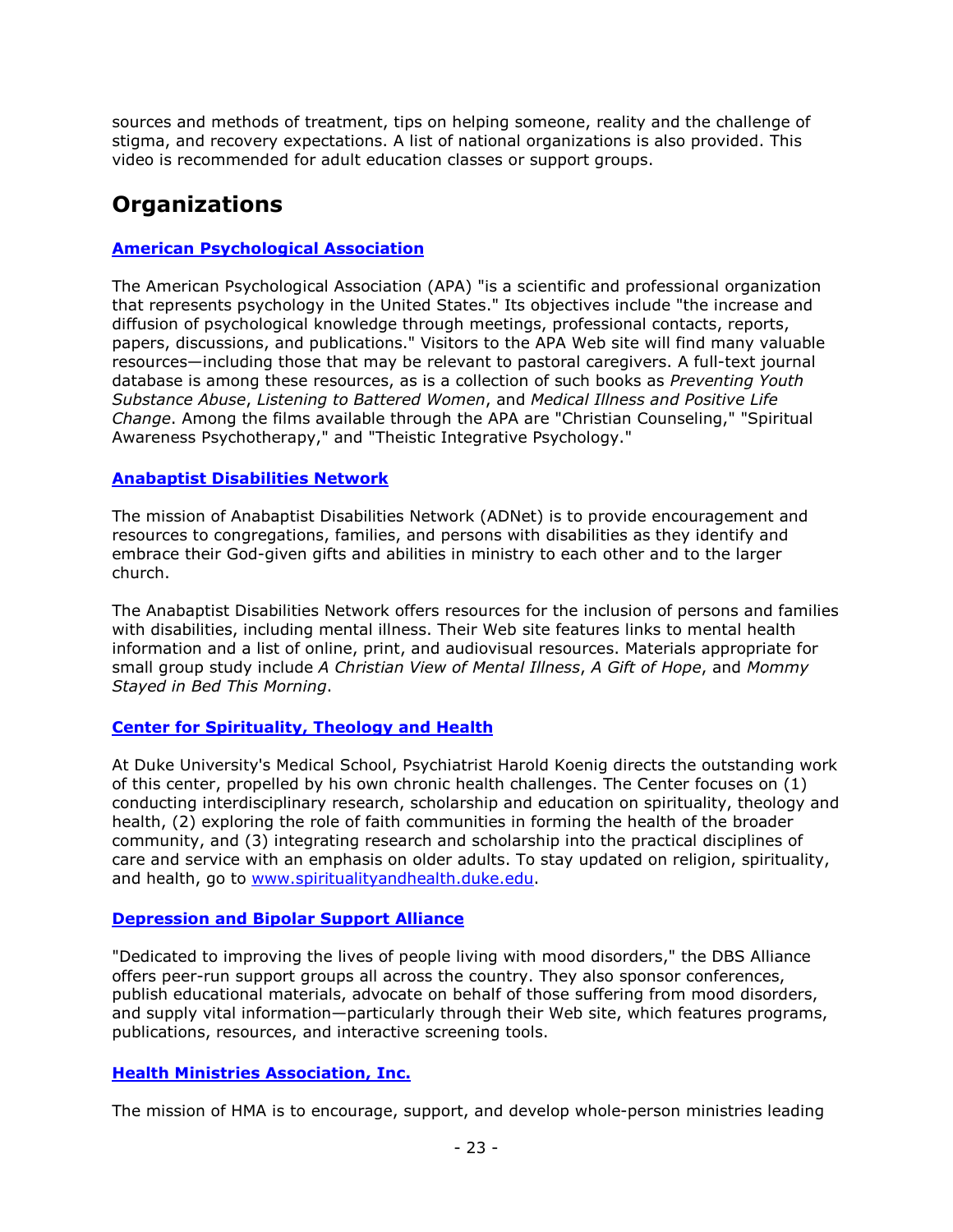to the integration of faith and health. It is an interfaith membership organization that provides education and development in Faith Health Ministry through a network of information and referral resources. It advocates building understanding and support for the Faith-Health Movement.

#### **[Lift Disability Network](http://www.liftdisability.net/)**

Advocating an evangelical perspective on people with disabilities and their part in God's world, the Lift Disability Network "connects the disability family through a collective voice of influence, innovative family support programs, and instructive learning initiatives." They are composed of the [Lift Family Network,](http://www.liftdisability.net/disability_family_network.asp) the [Lift Learning Institute,](http://www.liftdisability.net/disability_learning.asp) and the [Lift Ministry](http://www.liftdisability.net/disability_ministry_network.asp) [Network.](http://www.liftdisability.net/disability_ministry_network.asp)

#### **[Lutheran Network for Mental Illness/Brain Disorders](http://www.elca.org/Growing-In-Faith/Ministry/Disability-Ministries/Mental-Illness/LNMIBD.aspx)**

This is a joint effort of the Evangelical Lutheran Church in America and the Lutheran Church—Missouri Synod. Their "purpose is to assist Lutheran congregations toward more effective responses to individuals with mental illnesses or brain disorders and their families.

Their educational outreach includeds publishing a newsletter which informs clergy and churches of resources for mental health ministry.

#### **[Mental Health America \(MHA\)](http://www.mentalhealthamerica.net/)**

Mental Health America (formerly known as National Mental Health Association (NMHA), is the country's oldest and largest non-profit organization addressing all aspects of mental health and mental illness. MHA works to improve the health of all Americans, especially the 54 million individuals with mental disorders, through advocacy, education and service. MHA provides a wide variety of resources through its local affiliates which can be found through the national office. The website offers free online fact sheets (at [www.mentalhealthamerica.net/go/faqs\)](http://www.mentalhealthamerica.net/go/faqs) on anxiety disorders, depression, personality disorders, schizophrenia, substance abuse and suicide. If you or someone you know is in crisis now, seek help immediately. Call 1-800-273-TALK (1-800-273-8255) to reach a 24 hour crisis center or dial 911 for immediate assistance.

#### **[Mental Health Ministries](http://www.mentalhealthministries.net/)**

The Rev. Susan Greg-Schroeder of the UMC California-Pacific Conference is a leader in mental health education and awareness, speaking out of her own life experiences in ministry and pastoral counseling. She has developed resources that educate clergy and congregations, and decrease stigma associated with serious mental illnesses in faith communities. Her Web page offers prayers, poems, meditations, and a description of ten videos, including the award winning *Creating Caring Congregations*, annotated in section one. Nine other videos with discussion guides are currently available.

Click on ["Mental Health Mission Moments"](http://www.mentalhealthministries.net/mhm_resources/dvd_resources/mission_moments.html) for a description of short (2-3 minute) DVD segments that present mental health issues. These segments can be used in worship, small groups, or classes. Also included is a Resource Guide featuring relevant scriptural passages, sermon starters, and other liturgical items. Here is the list of DVD segments (listed next to each segment is its length in minutes and seconds):

- Coming Out of the Dark (0:30)
- Mental Illness and Families of Faith (2:54)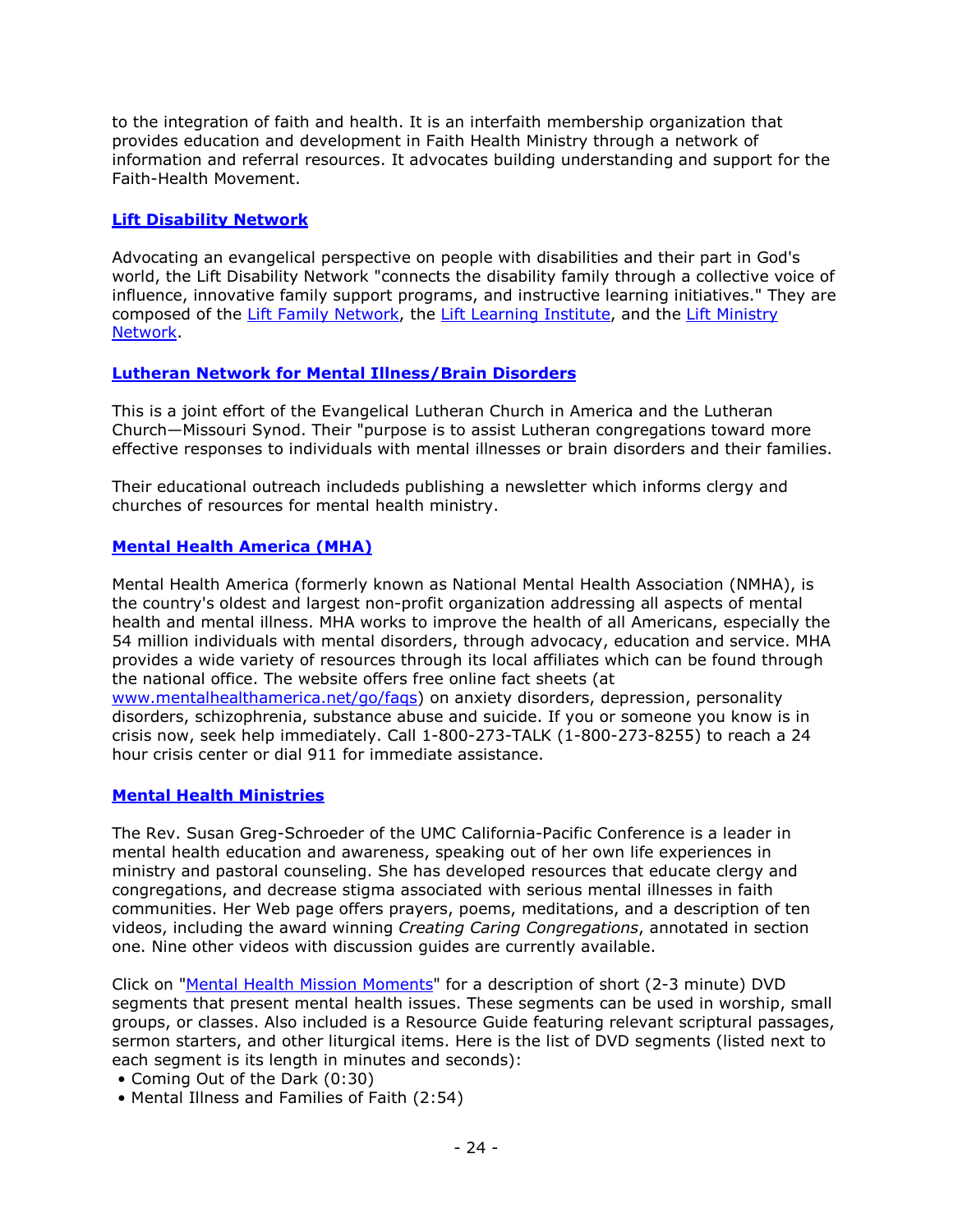- Understanding Depression (2:25)
- Addiction and Depression (2:17)
- Teenage Depression and Suicide (3:11)
- Mental Illness and Older Adults (2:32)
- Where is God in the Darkness (2:55)
- Overcoming Stigma, Finding Hope (2:56)
- Creating Caring Congregations (2:56)

#### **[Mental Illness Network of the United Church of Christ \(UCC\)](http://www.min-ucc.org/)**

The Mental Illness Network offers resources for clergy and congregations. To receive the UC News which includes the Mental Illness Network inserts, send name and address to UC News, P.O. Box 247, Bellmawr, NJ 08099-0247, or subscribe via [Web.](http://www.min-ucc.org/)

#### **[The Mental Illness Education Project, Inc. \(MIEP\)](http://www.miepvideos.org/)**

The MIEP produces and distributes mental illness/health educational videos for persons and families challenged by mental illness, mental health professionals, employers, educators, legislators, and the general public. Their videos "are used extensively by hospitals, mental health centers, universities, and advocacy organizations," but could also be used by faith communities to equip clergy and congregations in making a more informed, compassionate response to persons and families with psychiatric disorders. Their catalog includes the "Creating Wellness Series": (author Mary Ellen Copeland): *Key Concepts for Mental Health*, *The Wellness Toolbox*, *Wellness Recovery Action Plan (WRAP)*; and "The Bonnie Tapes": *Mental Illness in the Family*, *Recovering from Mental Illness*, *My Sister is Mentally Ill*, and *Families Coping with Mental Illness*. Though the cost of these videos is high (\$99.95), church denominational leaders, seminaries, and other faith groups could join forces to use the tapes for continuing education purposes.

#### **[National Alliance on Mental Illness \(NAMI\)](http://www.nami.org/)**

The National Alliance on Mental Illness is the nation's leading grass roots advocacy nonprofit organization solely dedicated to improving the lives of persons with severe mental illness—including schizophrenia, bipolar disorder (manic depressive illness), major depression, obsessive-compulsive disorder, and severe anxiety disorders. Its four pillars education, advocacy, support, and research—give the National Alliance on Mental Illness a solid voice for the mentally ill and their families.

This organization has a host of channels through which one can receive educational materials and literature about symptoms, treatment, and services for specific mental illnesses. In addition, they provide the latest news about activities and events in policy, research, popular media, and education. Their Web site features information about the organization, mental illnesses, services, treatment options, and policy and programs of the National Alliance on Mental Illness. Also offered are links to state and local web sites. Their 800 number provides support, information, and referral to local affiliates. Inquiries from the general public are welcome.

#### **[NAMI FaithNet](http://www.nami.org/namifaithnet)**

NAMI FaithNet is an interfaith resource for NAMI members, clergy and congregation of all faith traditions working together to create welcoming and supportive faith communities for individuals and families living with mental illness. FaithNet provides a wide variety of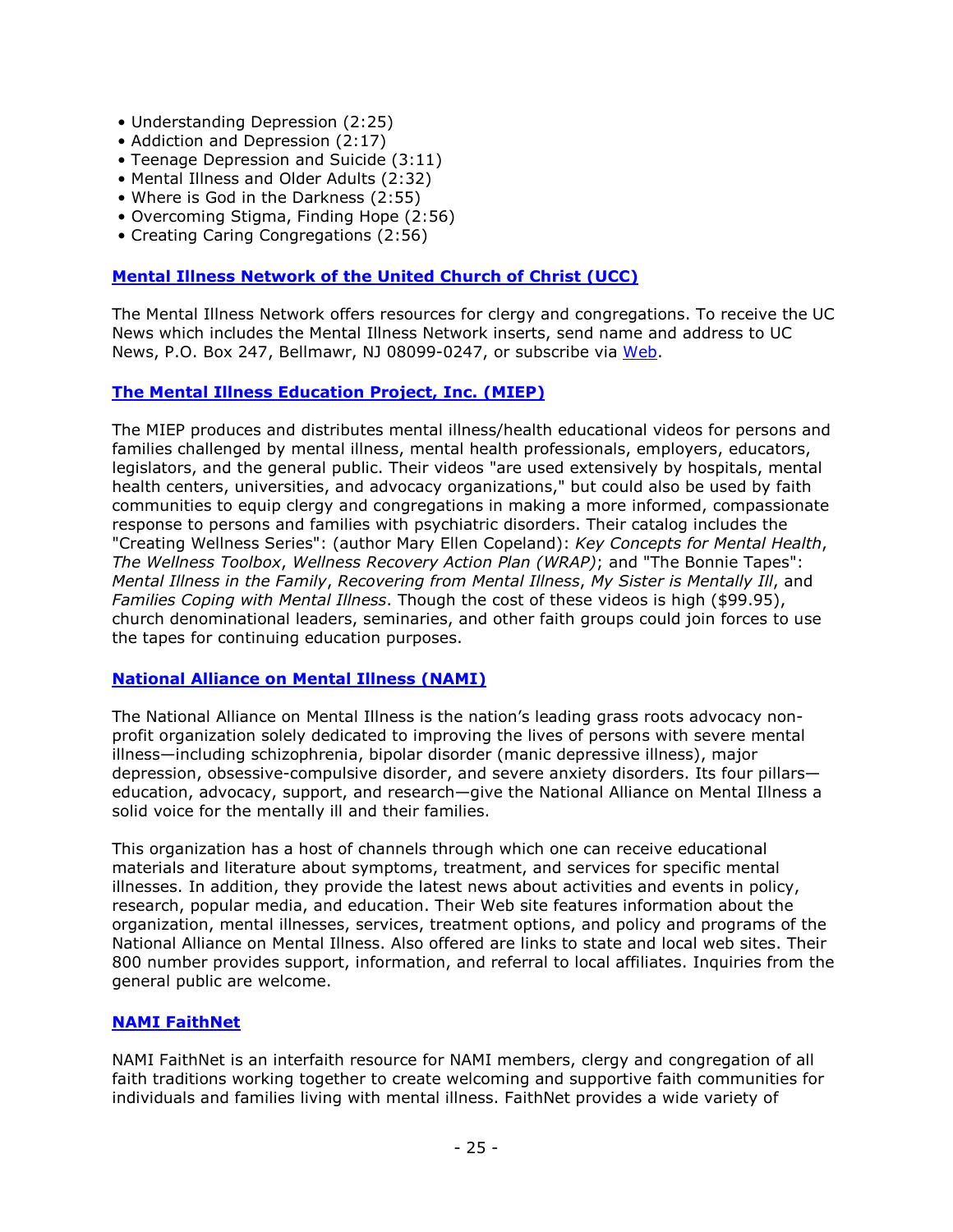resources, including an e-newsletter, articles, referrals, handouts and other materials from their Web pages.

It is designed to (1) facilitate the development of a supportive faith community environment for those with serious mental illness and their families, (2) emphasize the value of spirituality in the recovery process from mental illness and in the lives of caregivers, (3) educate clergy and congregations concerning the biological basis and characteristics of mental illness, and (4) encourage advocacy by the faith community to bring hope and help to those affected by mental illness. FaithNet's free e-mail network offers pertinent book reviews, regional meeting announcements, articles, letters, and other resource materials.

#### **[National Association of Catholic Chaplains](http://www.nacc.org/)**

The National Association of Catholic Chaplains is "a professional association for certified chaplains and CPE (clinical pastoral educators) supervisors who participate in the healing missions of Jesus Christ. We provide standards, certification, education, advocacy, and professional development for our members." By entering "mental health" in their Web site's search box, users will find relevant articles and links. Catholic clergy and pastoral counselors will particularly benefit from this organization and its Web site.

#### **[National Institute of Mental Health \(NIMH\)](http://www.nimh.nih.gov/)**

An agency of the U.S. government's National Institutes of Health (NIH), the National Institute of Mental Health offers a wide range of free brochures, fact sheets, reports, press releases, and other educational materials on mental illnesses, mental health issues, learning disabilities, eating disorders, suicide, and medications for mental disorders. Free booklets on illnesses such as anxiety disorders, autism, bipolar disorder, depression, and schizophrenia—are available on the agency's Web site and would be an economical way to supplement any church leader's library. Check out especially "For the Public" sections of the site. Having quick access to information on a particular mental disorder helps to demystify the malady, so that a pastor or counselor can know the next step and more easily decide whether to refer a parishioner to a mental health professional. While pastoral counselors know that it is often unrealistic to expect persons with mental disorders to read about their illnesses, the literature may be helpful to church leaders and families of the mentally ill.

#### **[Pathways to Promise](http://www.pathways2promise.org/)** (Organization)

An interfaith resource center promoting a caring ministry for people with mental illness and their families, Pathways to Promise offers liturgical and educational materials, program models, and networking information. These resources are useful to clergy and lay leaders at all levels of congregational life—local, regional and national. Pathways provides an interactive Web site that helps congregational leaders understand 1) what to do when a person with mental illness or a family member comes for help or makes his or her presence known; 2) what programs supporting people with mental illness and their families can be developed in congregations; and 3) what agencies and organizations have helpful resources and referral information. Several of the worship planning materials, pamphlets, and bulletin inserts are available in Protestant, Jewish and Catholic versions. Other resources particularly for clergy and worship committees who wish to plan a service or weekend of seminars—include *Mental Illness Awareness* booklets, *The Bible as Resource: Materials for Sermons and Articles*, and *Worship Resources*. Pastoral caregivers, families of persons suffering from mental illness, and concerned congregational members will discover insight and advice in this organization and its Web site.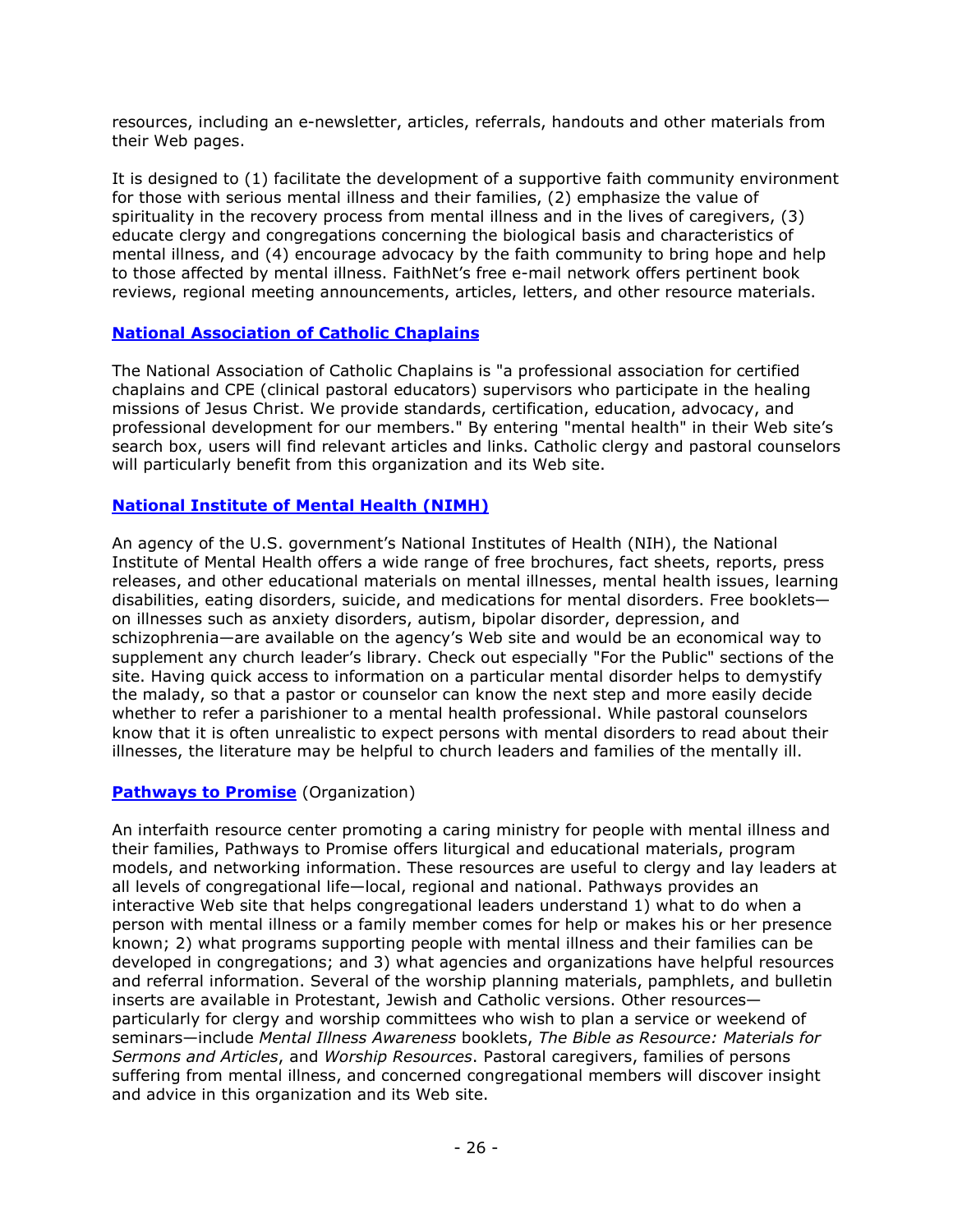#### **[QPR Institute—Suicide Prevention Training](http://www.qprinstitute.com/)**

The QPR Institute offers comprehensive suicide prevention training programs as well as educational and clinical materials for the general public, professionals and institutions. For the general public, the QPR Institute (with more than 1,200 certified trainers) offers suicide prevention training throughout the United States. Schools, service clubs, fire departments, churches, youth groups, and hundreds of other organizations have received the QPR gatekeeper training program.

#### **[SAVE: Suicide Awareness Voices of Education](http://www.save.org/)**

SAVE provides educational resources, awareness campaigns and public service announcements to prevent suicide and give voice to suicide survivors. In an emergency, call: National Hopeline Network 1 800-SUICIDE (784-2433). See address below for other information.

#### **[Suicide Prevention Resource Center](http://www.sprc.org/)**

The Suicide Prevention Resource Center (SPRC) is a project within the [Education](http://main.edc.org/)  [Development Center'](http://main.edc.org/)s [Health and Human Development Programs](http://hhd.org/) (HHD). The SPRC provides support services designed to help states and communities increase their capacity to prevent suicide. It also informs the work of researchers and suicide prevention professionals with [evidence-based practices.](http://www.sprc.org/featured_resources/ebpp/index.asp)

Prevention Specialists (PSs) help advance suicide prevention efforts through telephone consultations and the Internet, as well as through meetings and conferences. PSs are assigned both geographically and by priority populations. Communities of practice are also eligible for consultations.

Based on the best available evidence, SPRC encourages a public health model of prevention and a coalition approach to planning. Coalitions at the state, territory, local, or interestgroup level, or "prevention networks," are the primary recipients of SPRC prevention support services.

#### **[Third Way Media](http://www.thirdwaymedia.org/)**

Third Way Media's mission is "to provide electronic and public media, which invite individuals to faith and challenge the church to faithfulness." They "produce videos, DVDs and Web sites, write newspaper columns, create radio PSA, record music groups, and much more." Award winning mental health ministry resources include videos such as *Shadow Voices: Finding Hope in Mental Illness* and *Fierce Goodbye: Living in the Shadow of Suicide*.

#### **[Union for Reform Judaism: Caring Community/Families](http://urj.org/life/community/family/)**

The Union for Reform Judaism (URJ) Caring Community/Family Concerns "seeks to transform every Reform synagogue from a place of casual association into an inclusive and caring community to which all can come to worship, mourn, rejoice, and connect." UAHC representatives help Reform congregations on an individual or group basis to establish *Caring Community/Family Concerns* committees and programs. As an educational resource and referral service, the Department of Jewish Family Concerns addresses mental health topics, in addition to teen suicide, eating disorders, disabilities, developmental needs, bioethics, and the special concerns of older adults. Offerings include workshops, networking,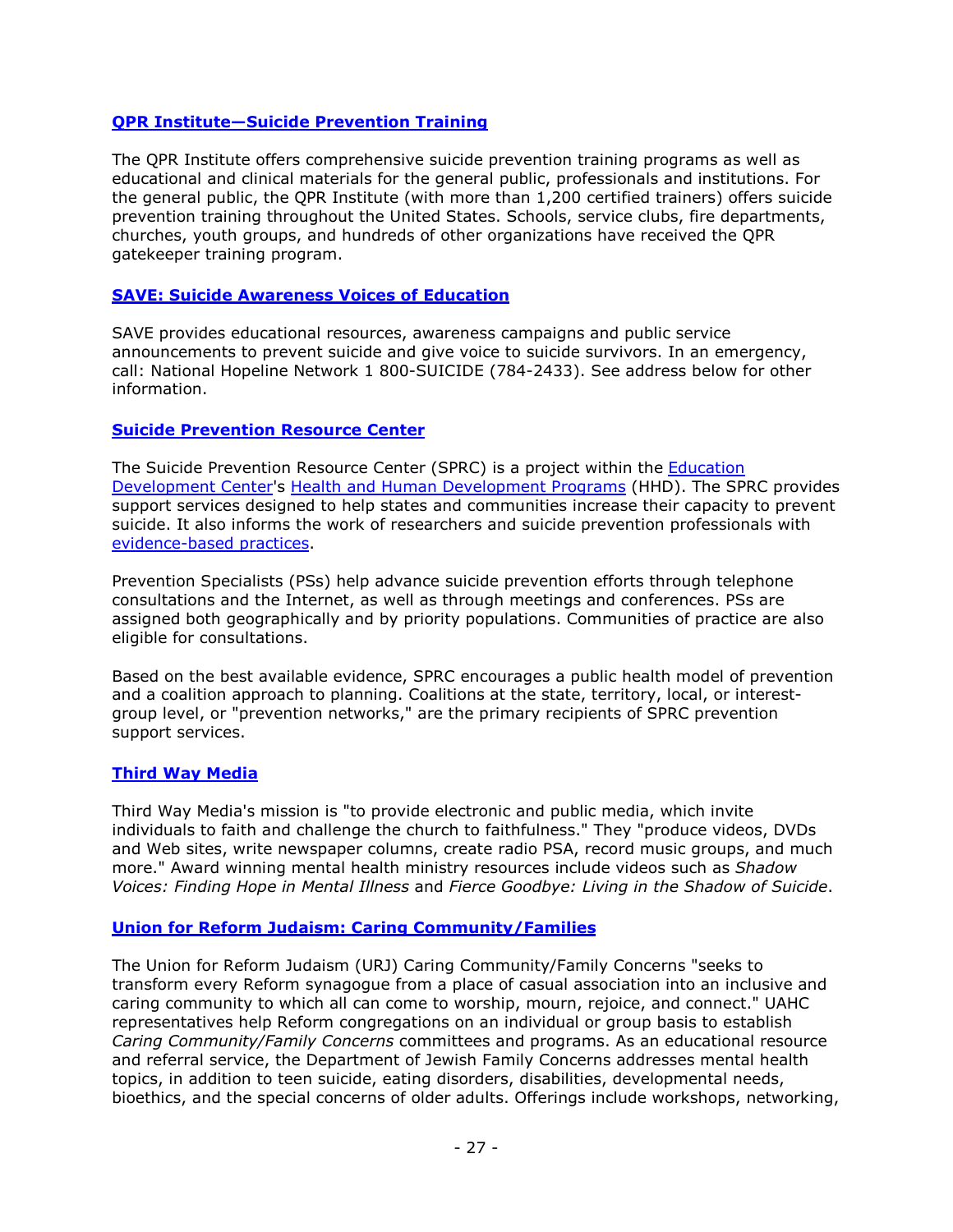consultations, referrals, program initiatives, and a wide variety of published materials in each of these areas. One of the UAHC's newest publications is the *Mental Health Awareness: Congregational Resource and Program Guide*. Synagogues seeking to learn more about becoming a *Caring Congregation* will find this program and its Web site invaluable.

#### **[United Methodist Church Mental Illness Network](http://www.umc-gbcs.org/site/apps/nl/content3.asp?c=frLJK2PKLqF&b=3631781&ct=3961245)**

This mental health resources page of the United Methodist General Board of Church and Society describes their legislative advocacy, the work of the UM Mental Illness Network, and information and links to their "Caring Community Program" and "Awareness" resources. To access the mental health pages from the home page, choose "Health and Wholeness" from the right column menu, then at the bottom of that page, click on "mental health". Find resources by clicking on the top menu button.

#### **[Virginia Interfaith Committee on Mental Illness Ministries \(VICOMIM\)](http://www.old.vaumc.org/index.cfm/fa/content.view/menuID/888.htm)**

VICOMIM is a significant resource for clergy and congregations desiring to help ease and carry the burden of mental illness on persons and families of faith. Though founded by the Virginia Annual Conference United Methodist Church, VICOMIM educates clergy and laity of *all faiths* to develop awareness and sensitivity within faith communities about mental illness. Its members include representatives from many faiths, as well as mental health care providers and associations. Programs, assistance, and resources are offered to faith communities developing their own ministries for persons with mental illness and their families. VICOMIM's Web site presents lists of books, booklets, brochures, classes, music, publications and newsletters, messages and sermons, video tapes, and links to other Web sites. This is an excellent resource for clergy, lay leaders, and health ministry workers.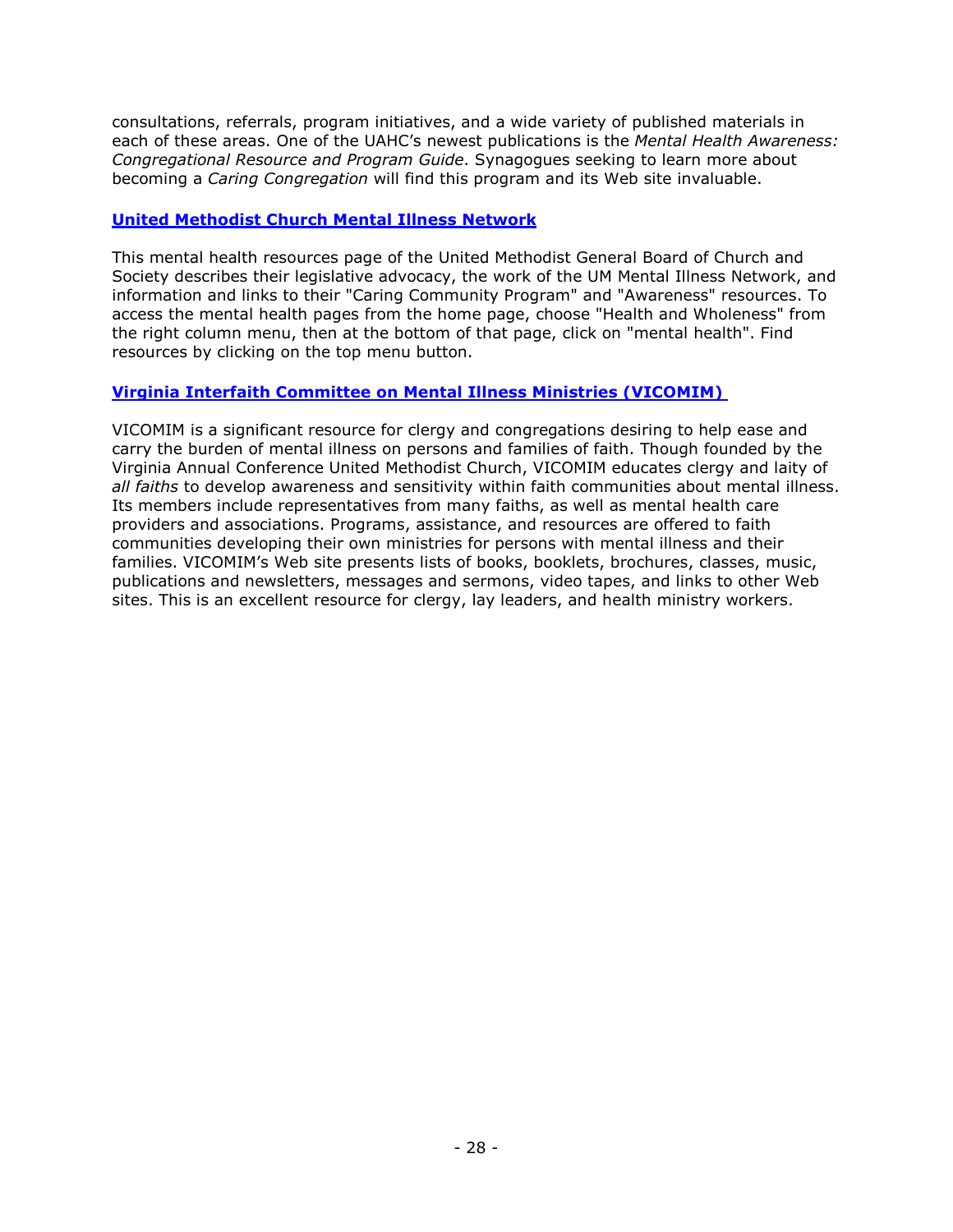# **Most Highly Recommended Resources**

<span id="page-28-0"></span>The following resources are those most highly recommended from the Mental Health Ministry Resources list.

For each of the resources listed below, click on the resource **title** for additional information or to obtain the resource.

#### **[Shadow Voices: Finding Hope in Mental Illness](http://www.shadowvoices.com/)** (Video)

Produced and distributed by Mennonite Media. Duration: 58 minutes.

This hour-long video "deals with stigma, recovery, and hope regarding mental illness." Ten persons from amny sectors of American life tell their stories while mental health experts and advocates add perspective and insights. Among the film's featured guests are U.S. First Lady Rosalyn Carter and former U.S. Surgeon General Dr. David Satcher. This film helps support families who have a mentally ill loved one, and helps congregations know better how to relate to those living with mental illness.

#### **[Churches That Heal: Becoming a Church That Mends Broken Hearts and Restores](http://www.amazon.com/dp/1582293015)  [Shattered Lives](http://www.amazon.com/dp/1582293015)** (Book)

Doug Murren, Author. West Monroe, LA: Howard Publishing, 1999, 2002.

Doug Murren knows both sides of the story when it comes to hurtful churches—as a senior pastor of a large church that effectively ministered to hurting parishioners from other less sensitive congregations, and as a respected Christian who lives with the unpredictable cycles of bipolar disorder. Murren's openness was and is not always well received by less informed fellow Christians. In this insightful book, he offers first hand wisdom on why churches don't heal, what happens when churches don't heal, creating a healing environment, and related topics. Murren holds another unique perspective—that of a conservative Christian with strong allegiance to Christ Jesus as the Great Physician, and a man who values the role of modern medical science for the treatment of severe mental illnesses and addiction. Here is an invaluable resource for every senior pastor, his staff, and lay leaders.

#### **[National Alliance on Mental Illness \(NAMI\)](http://www.nami.org/)**

The National Alliance on Mental Illness is the nation's leading grass roots advocacy nonprofit organization solely dedicated to improving the lives of persons with severe mental illness—including schizophrenia, bipolar disorder (manic depressive illness), major depression, obsessive-compulsive disorder, and severe anxiety disorders. Its four pillars education, advocacy, support, and research—give the National Alliance on Mental Illness a solid voice for the mentally ill and their families.

This organization has a host of channels through which one can receive educational materials and literature about symptoms, treatment, and services for specific mental illnesses. In addition, they provide the latest news about activities and events in policy, research, popular media, and education. Their Web site features information about the organization, mental illnesses, services, treatment options, and policy and programs of the National Alliance on Mental Illness. Also offered are links to state and local web sites. Their 800 number provides support, information, and referral to local affiliates. Inquiries from the general public are welcome.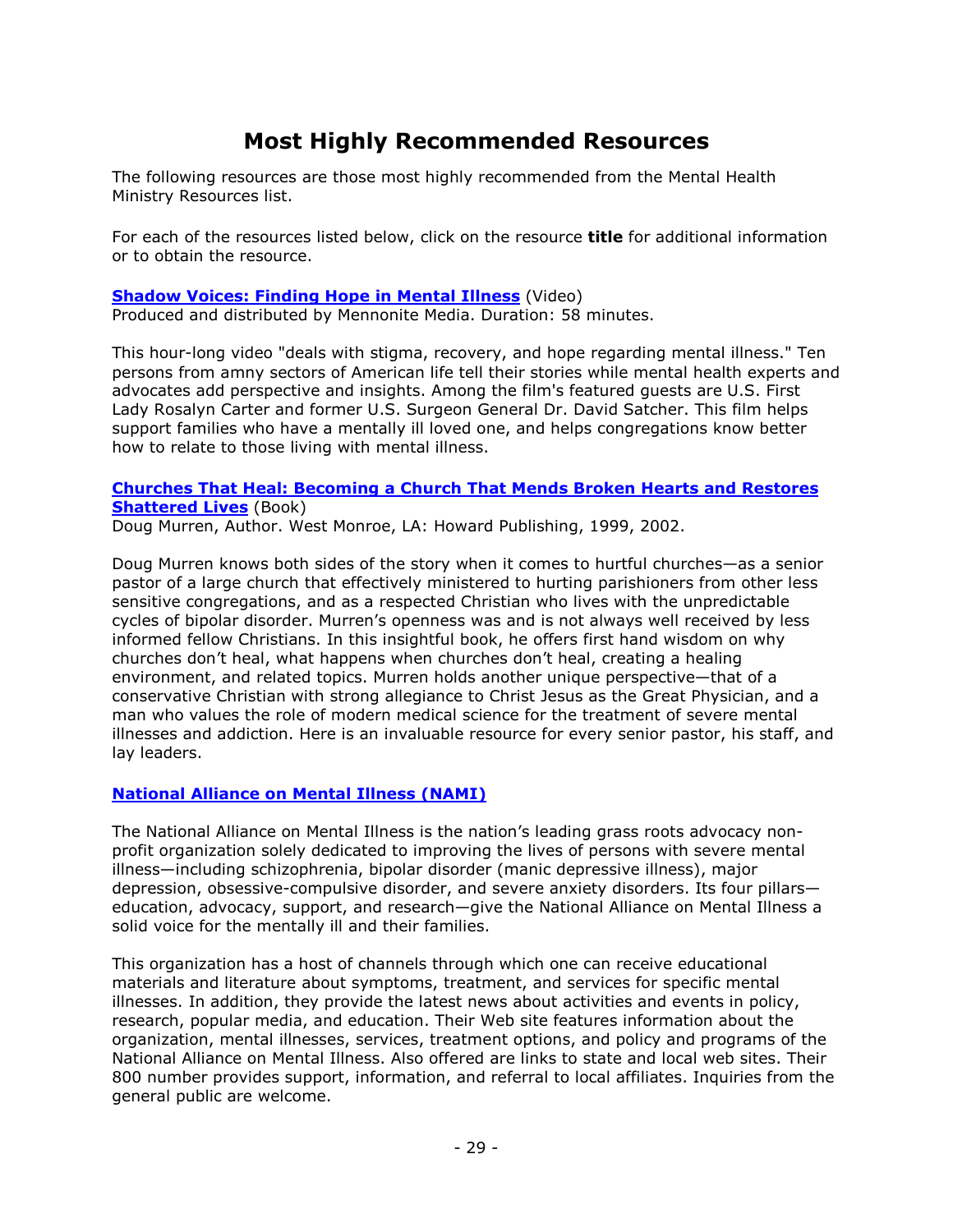#### **[NAMI: FaithNet](http://www.nami.org/namifaithnet)**

NAMI Faith Net is an interfaith e-mail network composed of members and friends of NAMI all across the United States, providing information and resources for educational outreach to faith communities. Originating with NAMI Orange County, CA, and begun by Gunnar Christiansen, NAMI Faith Net's Web pages and network is now managed by NAMI National, who is encouraging local affiliates to share effective ideas and resources for congregational education and awareness.

It is designed to (1) facilitate the development of a supportive faith community environment for those with serious mental illness and their families, (2) emphasize the value of spirituality in the recovery process from mental illness and in the lives of caregivers, (3) educate clergy and congregations concerning the biological basis and characteristics of mental illness, and (4) encourage advocacy by the faith community to bring hope and help to those affected by mental illness. FaithNet's free e-mail network offers pertinent book reviews, regional meeting announcements, articles, letters, and other resource materials.

#### **[National Institute of Mental Health \(NIMH\)](http://www.nimh.nih.gov/)**

An agency of the U.S. government's National Institutes of Health (NIH), the National Institute of Mental Health offers a wide range of free brochures, fact sheets, reports, press releases, and other educational materials on mental illnesses, mental health issues, learning disabilities, eating disorders, suicide, and medications for mental disorders. Free booklets on illnesses such as anxiety disorders, autism, bipolar disorder, depression, and schizophrenia—are available on the agency's Web site and would be an economical way to supplement any church leader's library. Check out especially "For the Public" sections of the site. Having quick access to information on a particular mental disorder helps to demystify the malady, so that a pastor or counselor can know the next step and more easily decide whether to refer a parishioner to a mental health professional. While pastoral counselors know that it is often unrealistic to expect persons with mental disorders to read about their illnesses, the literature may be helpful to church leaders and families of the mentally ill.

#### **[Pathways to Promise](http://www.pathways2promise.org/)** (Organization)

An interfaith resource center promoting a caring ministry for people with mental illness and their families, Pathways to Promise offers liturgical and educational materials, program models, and networking information. These resources are useful to clergy and lay leaders at all levels of congregational life—local, regional and national. Pathways provides an interactive Web site that helps congregational leaders understand 1) what to do when a person with mental illness or a family member comes for help or makes his or her presence known; 2) what programs supporting people with mental illness and their families can be developed in congregations; and 3) what agencies and organizations have helpful resources and referral information. Several of the worship planning materials, pamphlets, and bulletin inserts are available in Protestant, Jewish and Catholic versions. Other resources particularly for clergy and worship committees who wish to plan a service or weekend of seminars—include *Mental Illness Awareness* booklets, *The Bible as Resource: Materials for Sermons and Articles*, and *Worship Resources*. Pastoral caregivers, families of persons suffering from mental illness, and concerned congregational members will discover insight and advice in this organization and its Web site.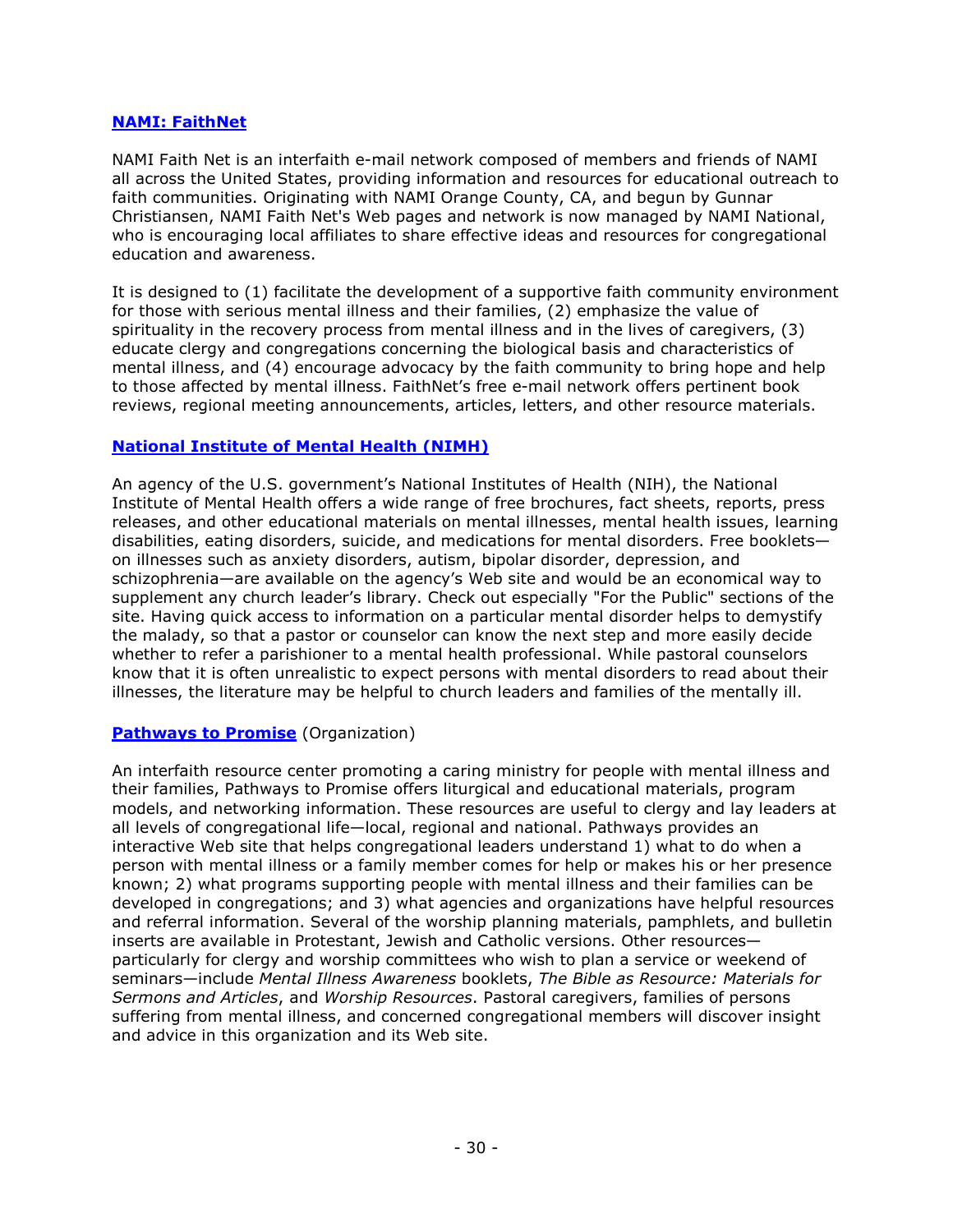#### **[The Soul in Distress: What Every Pastoral Counselor Should Know about Emotional](http://www.amazon.com/dp/0789001985)  [and Mental Illness](http://www.amazon.com/dp/0789001985)** (Book)

Richard W. Roukema, Author. New York: Haworth Press Inc., 1997.

Recognizing the demands and complexities facing pastors who minister to troubled parishioners, Christian psychiatrist Richard Roukema brings a unique perspective, compassionate professionalism, and a wealth of information to this book. Addressing both the common concerns and the conflicts of religion and psychiatry, he examines the roles that each plays in the lives of persons with emotional and mental health problems. Here the reader can find thorough presentations on a variety of illnesses, as well as advice on practical ways clergy can help. Roukema explains the roles of genetics, heredity, biochemistry, parenting, and society in mental illness, and clearly distinguishes between brain diseases and disorders. In addition, his discussion of the historical perspectives and changes in mental health practice, analysis, and treatment conveys a true understanding of how misperceptions about mental and emotional illness have arisen. Most importantly, *The Soul in Distress* is peppered with wise advice to clergy. It offers approaches to counseling, warnings about "getting in over your head," and suggestions for the pastor's own self-care. This book will be a frequently used reference aid for every pastoral counselor.

#### **[Walking Through the Valley: Understanding and Emerging from Clergy Depression](http://www.amazon.com/dp/0687014638)** (Book)

Robert Randall, Author. Nashville, TN: Abingdon Press, 1998.

While clergy are not immune to depression, "our grandiosity tends to keep us clergy from owning up to our depression or its possibility." So says Robert Randall, a pastor of the United Church of Christ and a clinical psychologist. But it's not only grandiosity that keeps clergy from seeking help; they may also fear being perceived as weak and losing the confidence of their congregation and superiors. And they may wonder, "Who will be in charge if I take time off?" With candor and wisdom, the book's introduction helps clergy own up to their own experiences with depression. Subsequent chapters invite readers to consider "diagnosing our depression," "determining how depressed we are," and exploring the "causes of our depression." Randall closes each chapter with down-to-earth recommendations for clergy, considering possible causes for their distress: the impinging situations, the meanings one lives by, and environmental, psychological, and physical processes. He also includes "renewal tasks" for clergy. Every minister or rabbi who has experienced either temporary or chronic depression will benefit from Randall's encouragement, insights, and strategies for recovery.

#### **[Mental Health Ministries](http://www.mentalhealthministries.net/)**

The Rev. Susan Greg-Schroeder of the UMC California-Pacific Conference is a leader in mental health education and awareness, speaking out of her own life experiences in ministry and pastoral counseling. She has developed resources that educate clergy and congregations, and decrease stigma associated with serious mental illnesses in faith communities. Her Web page offers prayers, poems, meditations, and a description of ten videos, including the award winning *Creating Caring Congregations*, annotated in section one. Nine other videos with discussion guides are currently available.

Click on ["Mental Health Mission Moments"](http://www.mentalhealthministries.net/mhm_resources/dvd_resources/mission_moments.html) for a description of short (2-3 minute) DVD segments that present mental health issues. These segments can be used in worship, small groups, or classes. Also included is a Resource Guide featuring relevant scriptural passages, sermon starters, and other liturgical items. Here is the list of DVD segments (listed next to each segment is its length in minutes and seconds):